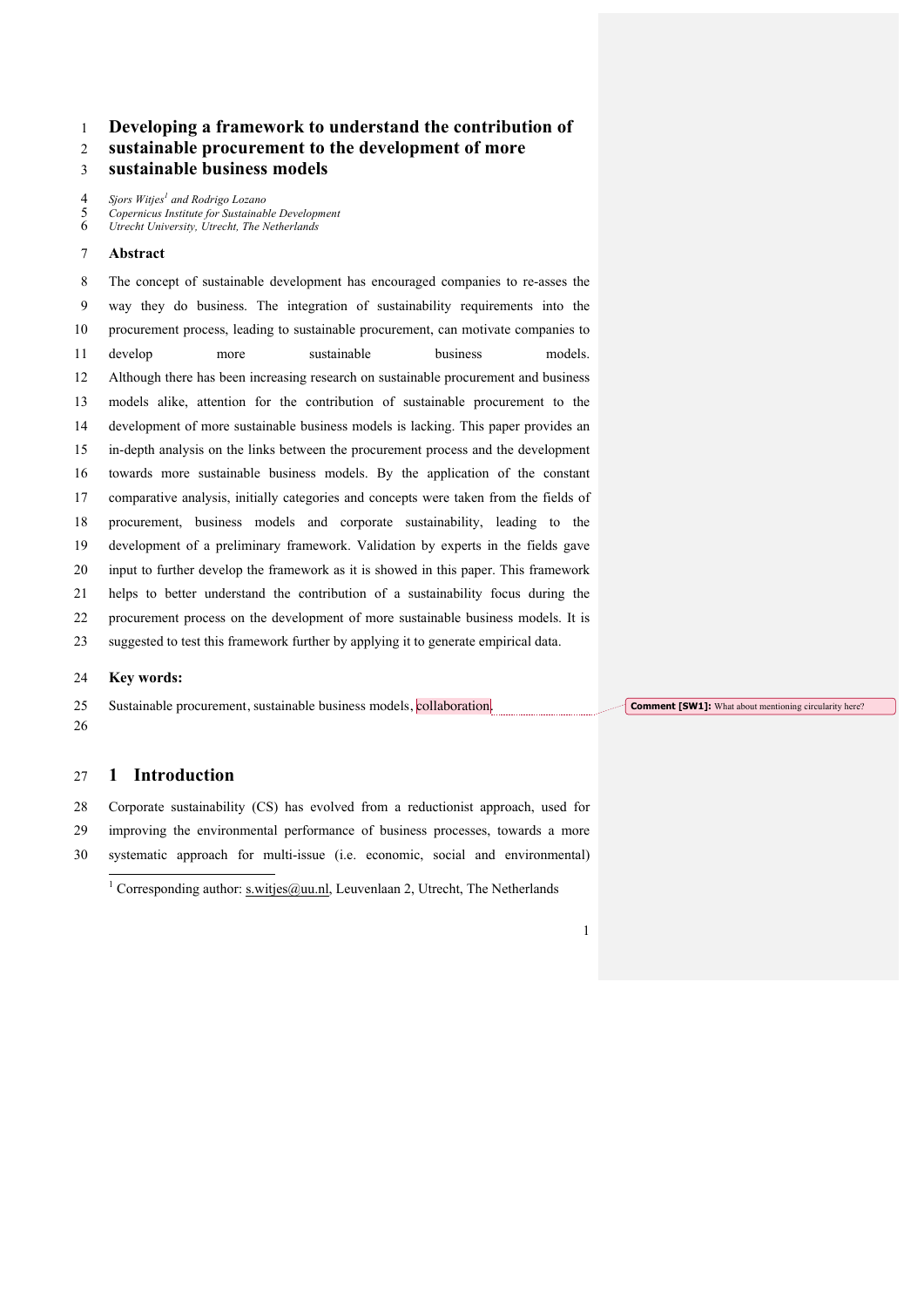compliance coming from the broadening scope of in- and external, direct and indirect stakeholders (Dyllick and Hockerts, 2002). The latest step in this evolution has lead to a holistic systemic approach, used for the search for the optimum linkages between parts of the life cycles of materiales and sub-products motivating companies to contribute to a circular economy. In this evolution the synergy of the engagement of the different company's processes with CS catalyses the integration of CS into the company´s business models (Baumgartner, 2009a; Dunphy et al., 2006; Linnenluecke and Griffiths, 2010). In order to do so, the different company´s business models have to be reframed and aligned with CS (Boons et al., 2012) to serve as a vehicle for the coordination of technological and social innovations with system-level (i.e. societal) sustainability (Bocken et al., 2014, p. 44) and improve the overall company's sustainability impact and compliance with the multi-issue stakeholder demands.

 The United Nations Environmental Programme (UNEP) proposed sustainable procurement to be an important incentive for companies to integrate sustainability requirements in their procurement processes (UNEP, 2014). Accordingly, several governments (e.g. Danmark, The Netherlands, Great Britain) have been applying a strategy to incentive the application of sustainable procurement (SP) to motivate companies to develop more sustainable business models (Brammer and Walker 2011). However, up to date this has only resulted in the compliance with stakeholder demands instead of CS integration in other company's processes and consecutively its business models. To improve the understanding of how SP can lead to more sustainable business models a system dynamics research approach is needed (Melissen and Reinders, 2012). This paper's aim is to develop and propose a holistic framework for understanding the

 contribution of SP to the development of more sustainable business models. Grounded theory´s constant comparative analysis was applied to develop this framework: the integration of categories and concepts of the literature on, initially, procurement, business models and CS lead to a preliminary understanding of the link between sustainable procurement and sustainable business models. This was validated with experts from the fields of purchasing, sales, business models, change management and CS integration from the academy, government and companies leading to a final framework.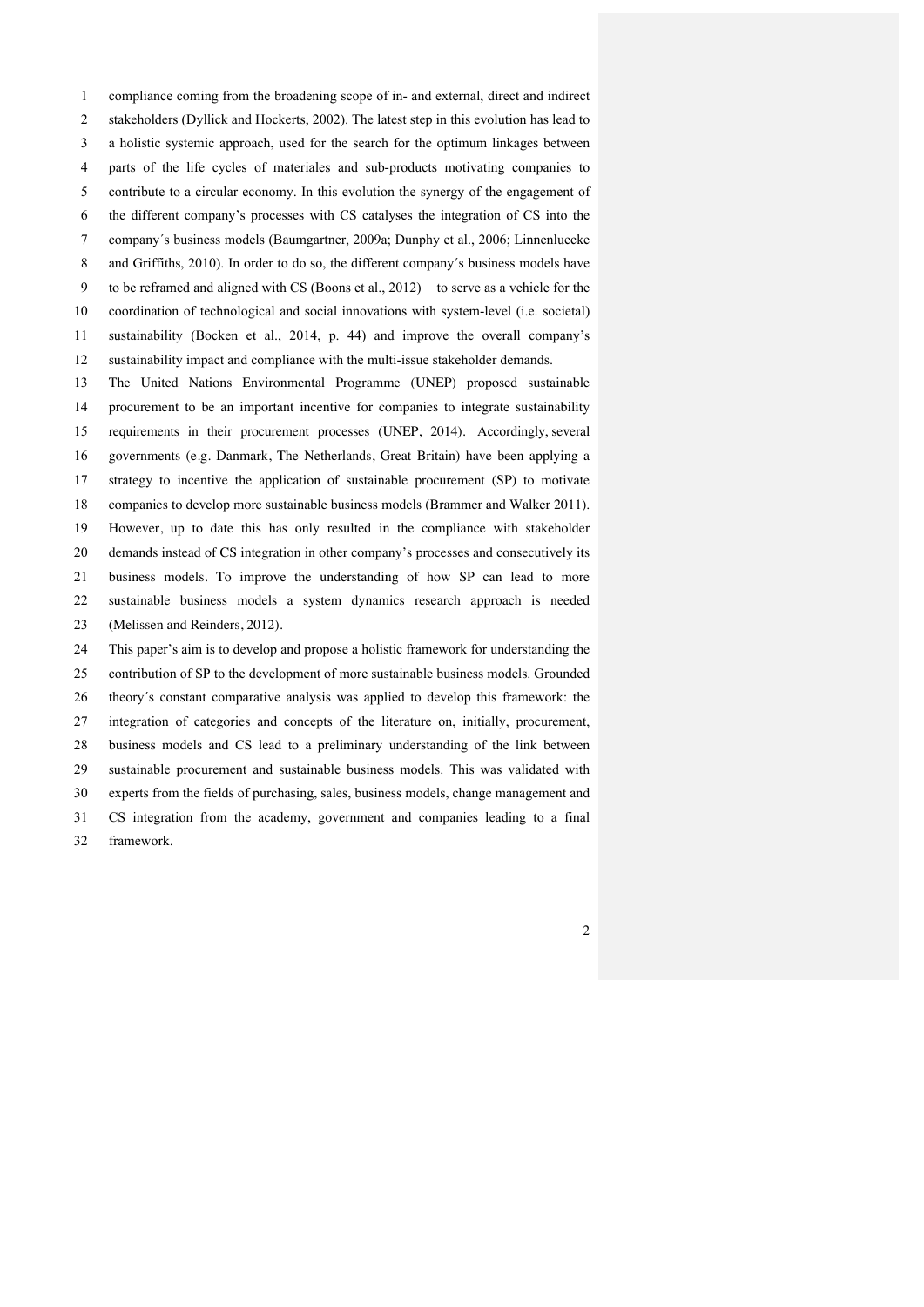## **2 Grounded theory´s constant comparative analysis**

 Grounded theory was developed responding to the lack of effective tools for theory discovery (Glaser and Strauss, 1999), the concerns over the predominance of quantitative methods in social sciences, and the tendency to test existing grand theories (Jupp, 2006). As a research design it emphasises on the development and construction of theory from data and observations (Jupp, 2006; Saunders et al., 2007; Glaser and Strauss, 1999; Strauss and Corbin, 1998) and has the goal to develop a theory that emerges from and is therefore connected to the reality the theory is developed to explain (Glaser and Strauss, 1999). Grounded theory helps to frame exploratory research, where the researcher has little control over the phenomena being studied (in this paper on how sustainable procurement leads to the development of more sustainable business models). Besides, it permits the detection of the existence of causal connections between phenomena, and to generalise from a specific context (Bryman, 2004; Yin, 1984). It is based on deriving conceptual categories or their properties based on evidence gathered. The evidence is then used to further characterise the tentative conceptual categories. Grounded theory provides the capacity to perform a systematic analysis of theory, which can be useful in detecting if there are any categories or issues that have not been explicitly considered in the theories already used or if there is a need to restructure them. From the four grounded theory approaches that Glaser and Strauss (1999) propose to help analyse qualitative data the constant comparative analysis offers the potential to generate theory more systematically than the other ones. It uses explicit coding and analytic procedures that help to identify, develop, and relate the concepts that make the building blocks for theory more systematic and creative. Besides, it offers the potential to generate theory by explicitly coded and analytic procedures that help to identify, develop, and relate the elements that make the parts of the framework more systematic and creative (Glaser and Strauss, 1999). Using the constant comparative analysis makes it highly probable to achieve a relevant theory that corresponds closely to the data (Strauss and Corbin, 1998). Constant comparative analysis exists of four stages: Firstly, comparing concepts applicable to each category, i.e. classifying the data into meaningful categories that may be derived from the data, from the theoretical framework, or from the researchers' readings, life experiences, research, and scholarship. The categories are further clarified and defined based upon literature review, and in some cases from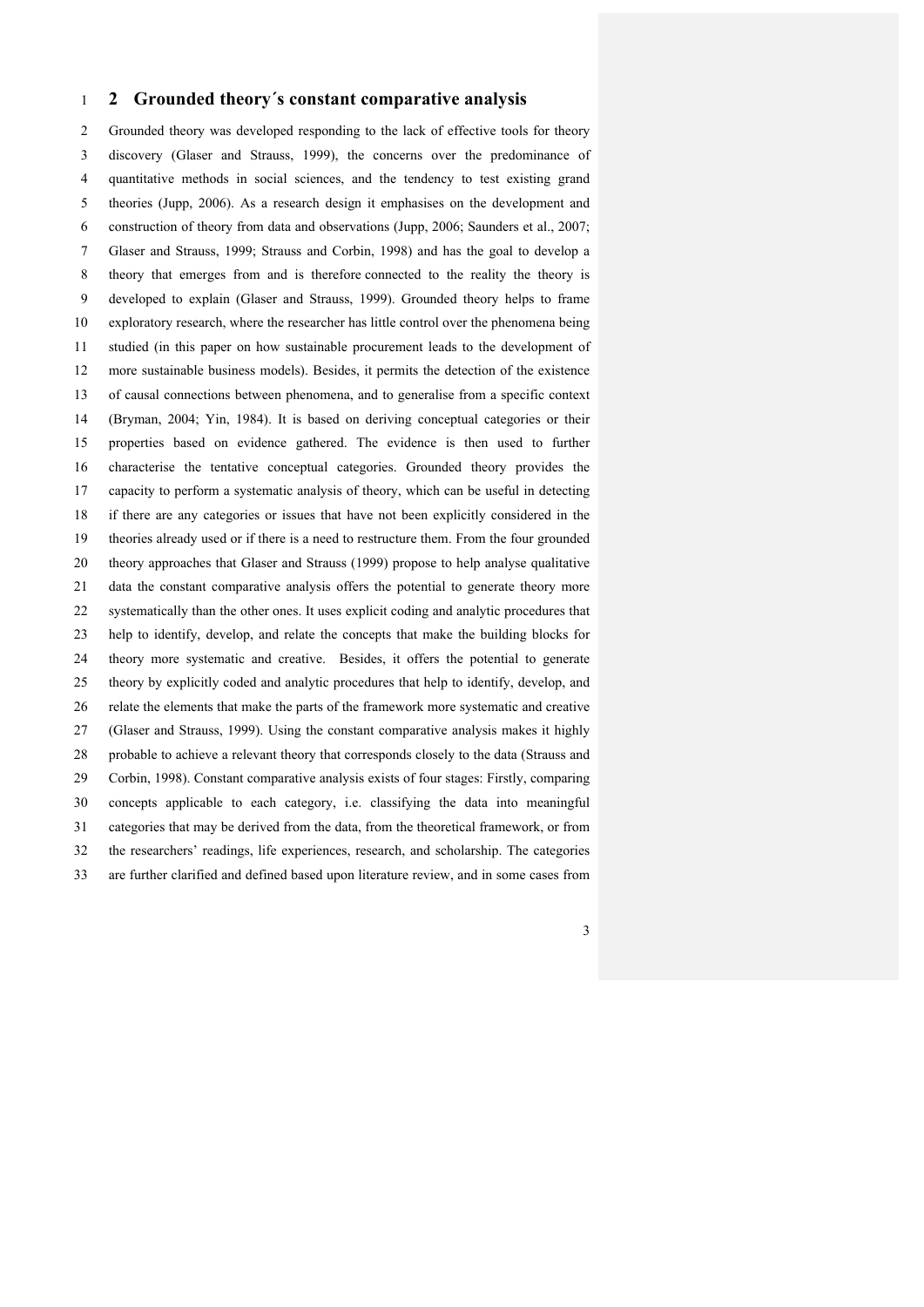the researcher's experience. For this paper the categories used to start with the constant comparative analysis were the fields of procurement, business models and CS. Secondly, a literature review lead to the development of cetagory´concepts and integrating categories and their properties. For this research a Computer Aided Qualitative Data Analysis Software (CAQDAS) was used to analyse these categories and concept. The CAQDAS used for this research was the NVivo software (QSR, 2015), which is recognised as a valuable support tool for researchers investigating the processes and strategies for constructing arguments derived from the literature or primary data as arguments for or against the evolving theory of the casual relations to the observed data (di Gregorio, 2000). Thirdly, experts from the field (see section 7.1) validated these categories and concepts. This validation was useful in supporting the researchers to clearly recognise relationships and to develop new categories by juxtaposing data from the categories or modifying the categories to provide new insights into how future case study interviews can be compared against the fields of procurement, business models and CS, and how the SP process influences the development of more sustainable business models. Fourthly and finally, developing the new or modified framework, which can then be used to develop or test hypotheses (Saunders et al., 2007; Glaser and Strauss, 1999; Strauss and Corbin, 1998; Corbin and Strauss, 1990), such as the theory about the parameters linking sustainable procurement and the development of more sustainable business models. This theory is presented in the conclusions section. The constant comparative analysis offered the researchers a systematic way to analyse the field study as well as a basis to analyse future case study data. Besides, it helped to discover categories and concepts and to recognise relationships among these, and finally propose linking parameters for the SP process and the development of more sustianabile business models. The following sections explore the fields of corporate sustainability, business models and procurement and present the categories derived from these fields as basis for the framework.

# **3 Companies´ quest for its contribution to the circular economy**

 Companies´ awareness of their impact on the direct and indirect context has been increasing (Searcy, 2014). The consequent corporate responsibility to improve this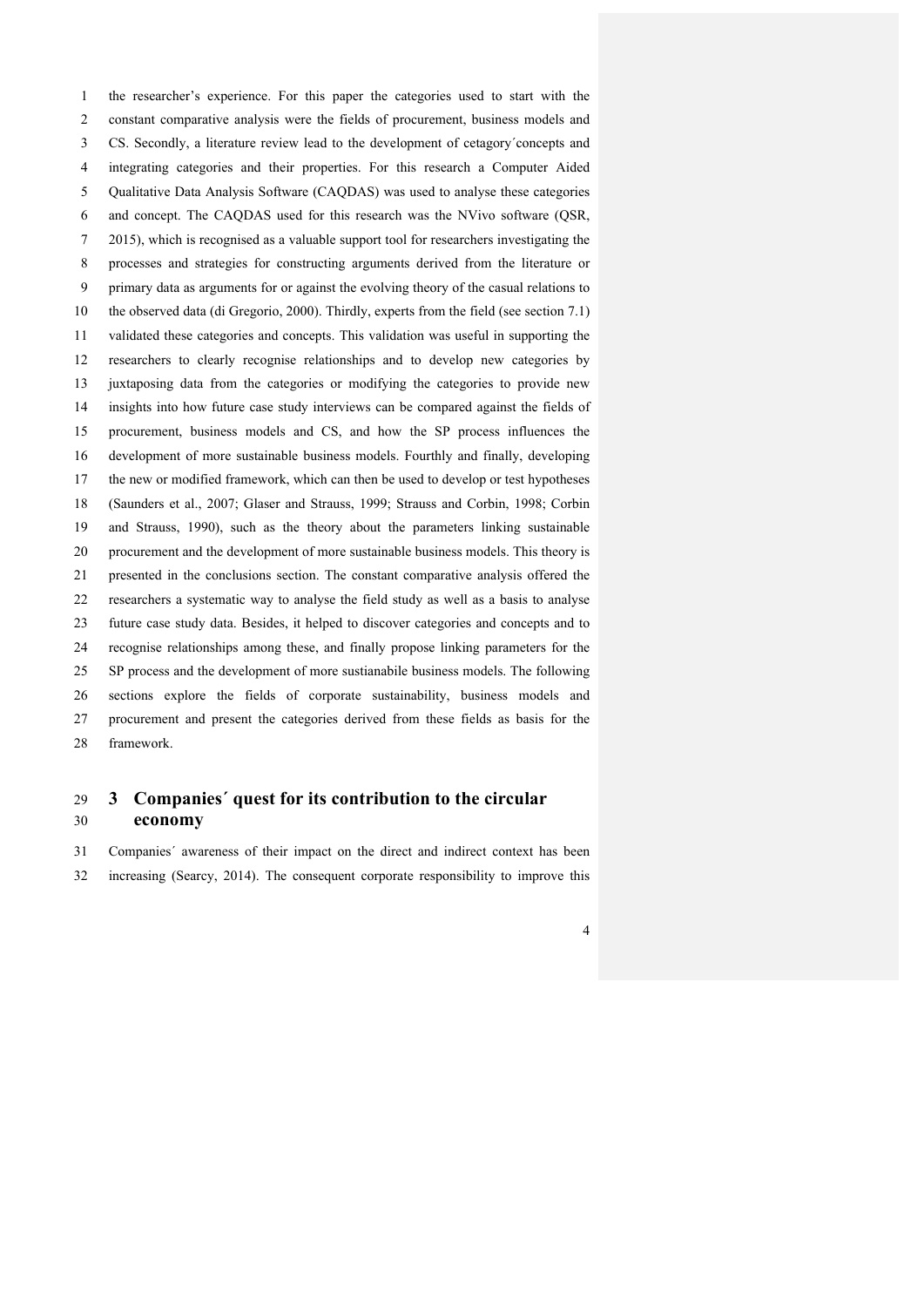impact has been debated over many years. Historically and culturally more corporate rights than responsibilities have been identified, at least in Western societies (McIntosh et al. 1998), where the two most recognised expectations from companies are wealth and job creation (Cannon 1994; CEC 2002). According to McIntosh et al. (1998), the company has responsibilities that 'go beyond compliance with legislation, economic prudence, ethical behaviour and philanthropy'. Companies´ considerations of their social role and the aims of their activities (Bowen, 1953) are founded on stakeholder theory (Dunfee, 2008), business ethics (Brenkert, 2010) and the social license to operate (Kurucz et al. 2008). In this broad scope of considerations one of the main contributions of companies on the welfare of society lies in the impact of final products and/or services companies produce (Caroll and Shabana, 2010, p.113). In their intent to improve this impact there has been a growing attention for the multi- issues this impact implies over time: economic, social and environmental (Lozano, 2008, p. 1844). Tackling this multi-issue impact of product and/or services is a next step in a progressive widening of the horizon of pollution prevention and waste reduction (Crul et al., 2006); a widening which has gone from a limited focus on production processes (e.g. cleaner production), to include products (e.g. eco design), product-systems (e.g. design for sustainability incorporating logistics, end-of-life collection and reuse or materials recycling) and systems innovation (e.g. design for society). Over the last couple of years, and especially in Europe, companies and governments are trying to broaden this horizon even further in motivating companies to contribute to a circular economy (Geet et al., 2015, p. 3; Vermeulen et al., 2014). Where in the beginning the circular economy-emphasis only took into account the relationships between the elements of sub-systems of the economy (e.g. life cycles of products and/or services) that would allow a return to the initial starting position (Leontief, 1991), currently it is the redesign of processes, leading to "an economic model wherein planning, resourcing, procurement, production and reprocessing are designed and managed, as both process and output, to maximize ecosystem functioning and human well-being" (Murray et al., 2015). The contribution of these redesigned processes to this economic model depends on the sustainability focus of company's processes (e.g. procurement) and therefore on the influence of these redesigned processes on the integration of CS in the business models of the subsequent company (Murray et al., 2015).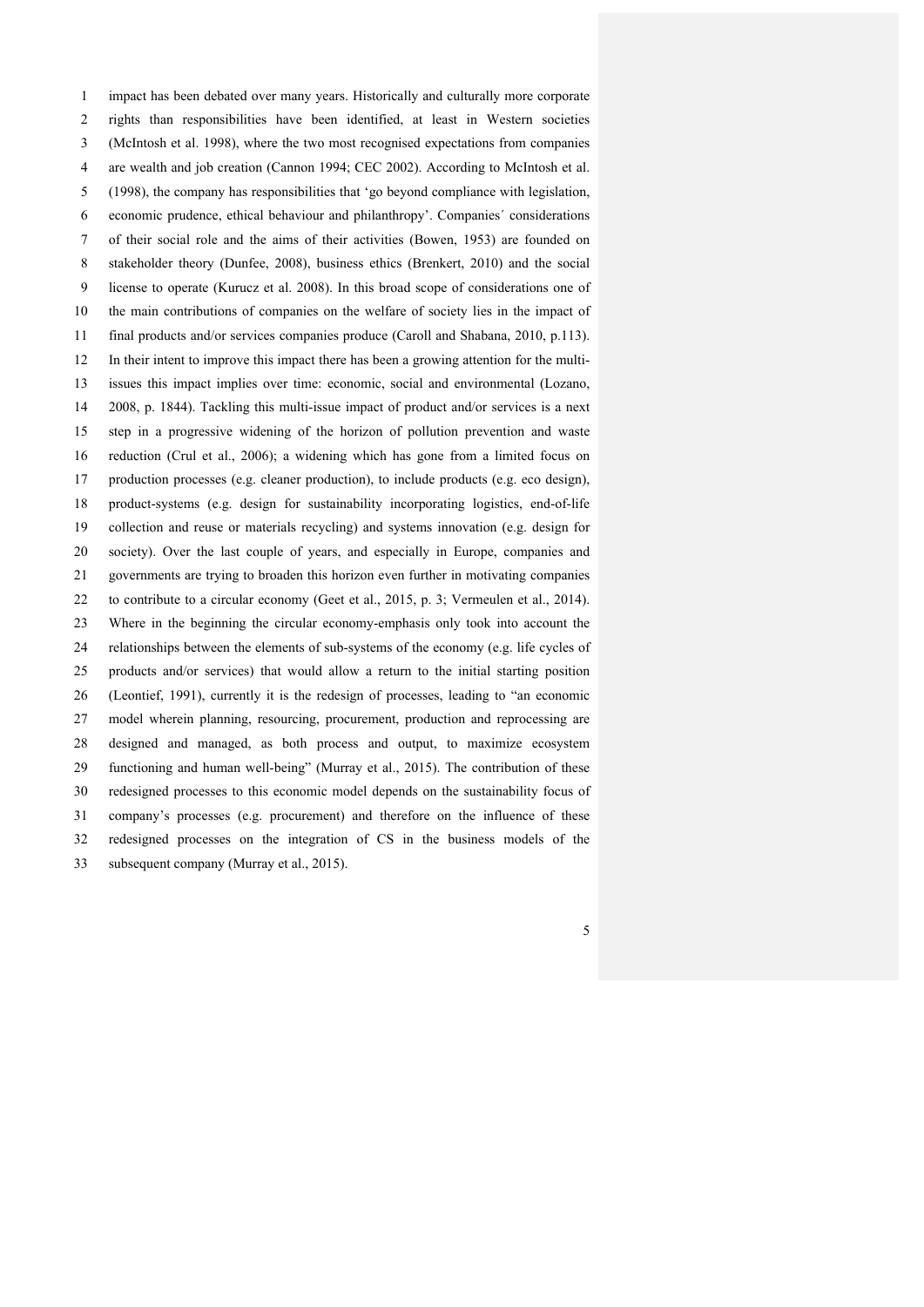# **4 Business models**

 A business model reveals and summarizes the way of creating value (i.e. economic, social and environmental) in a business (Afuah, 2004). More accurately, it supports managers to conceive the different company processes to comply with the multi-issue stakeholder demands. Since the end of the 90s business models as a term has been augmented in the management literature with several scholars having critically examined different aspects in the business model field (e.g. Casadesus-Masanell and Ricart, 2010; Morris et al., 2005; Zott and Amit, 2008; Zott et al., 2011). Although there have been recent developments towards the use of a dynamic perspective on business models, permitting the link with the ever-changing internal and external company context, its use is incongruously often static (Demill & Lecocq, 2009). Despite of these dedications, the strategic management community has not been able to define business models theoretically neither within practice (DaSilva and Trkman, 2014). Within this uncertain business model-field Boons and Lüdeke-Freund (2013) propose the following three basic elements of a static business model: 17 1. The value proposition A company delivers value to stakeholders, in the form of its products and services (Demill and Lecocq, 2009, p. 231). To extend the scope of traditional business models to more sustainable business model this research integrates the functional value with social and environmental stakeholder interests (Garvare and Isaksson, 2001) leading to the aforementioned multi-issue stakeholder demand-scope. 2. The configuration of value creation The way in which the company links to suppliers, customers and other stakeholders by, for example, internal processes will present different direct consequences influencing the overall efficiency of the company's compliance with multi-issue stakeholder demands (Casadesus-Masanell and Ricart, 2010, p. 199). 3. The revenue model Value propositions reflect the content of the transactions with stakeholders, and the deployment of resources that each organization manages so as to generate its offers (Amit and Zott, 2001). It is how costs and benefits of the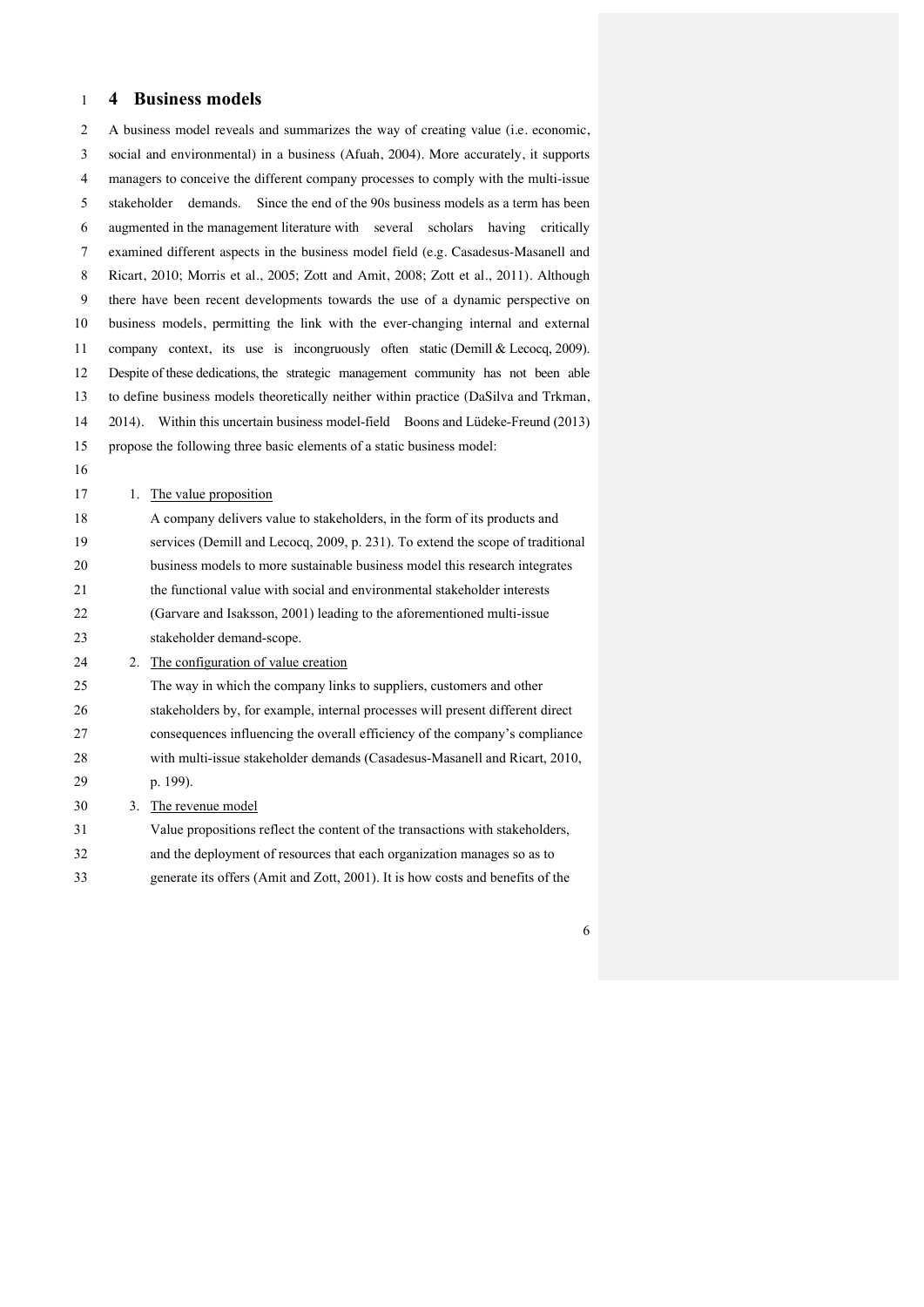- 
- 

multi-issues are divided over stakeholders in the system that constitutes the

revenue model of the specific business model.

 This static view of business models remains useful to insist on the systematic consistency of these different basic elements (Osterwalder, 2004). From a dynamic perspective it is necessary to see business models as an element of the ever changing internal and external context of the company that operates on the bussiness model (Achtenhagen et al., 2013). A company can have more business models with their hierarchical relationship (Thomas Burkhart, 2012) and therefore different levels of abstraction (Demil and Lecocq 2010, p. 232). In the end, all business models present in a company should synergize to meet the company´s strategic objectives (Thomas Burkhart, 2012). All three business model basic elements can be related to one specific product or service up until all the products or services the company puts in the market: an organisational business model. This business model can be seen only including the organisation and its processes taking into account the interaction with internal stakeholders (i.e. core business model) and on a higher level of abstraction including the surroundings of the company (i.e. meta surroundings; Thomas Burkhart 2012) taking into account the interaction with external stakeholders. It is therefore that a combination of the static and dynamic view on the company's business model will enable the understanding of the extent the company contributes to the circular economy. The integration of the multi-issues in all three business model elements (i.e. integration of CS) at core business model and meta-surrounding level is an important step towards this contribution (Baumgartner, 2009; Hahn et al., 2014) generating to a more sustainable business model.

#### **4.1 More sustainable business models**

 As a business model is the way a company operates to ensure its sustainability (Demil and Lecocq, 2010, p. 233), societal developments like the circular economy have motivated companies to rethink their business models (Murray et al., 2015). Besides, the integration of CS in many processes within or outside of the company can lead to an adjustment of the business model or parts of it (Hart and Milstein, 2003; Lovins et al., 2007). The late increase of research activity in the field of more sustainable business models has resulted in the development of several theories and models (Bocken et al., 2014; Boons and Lüdeke-Freund, 2013; Esslinger, 2011; van Tulder et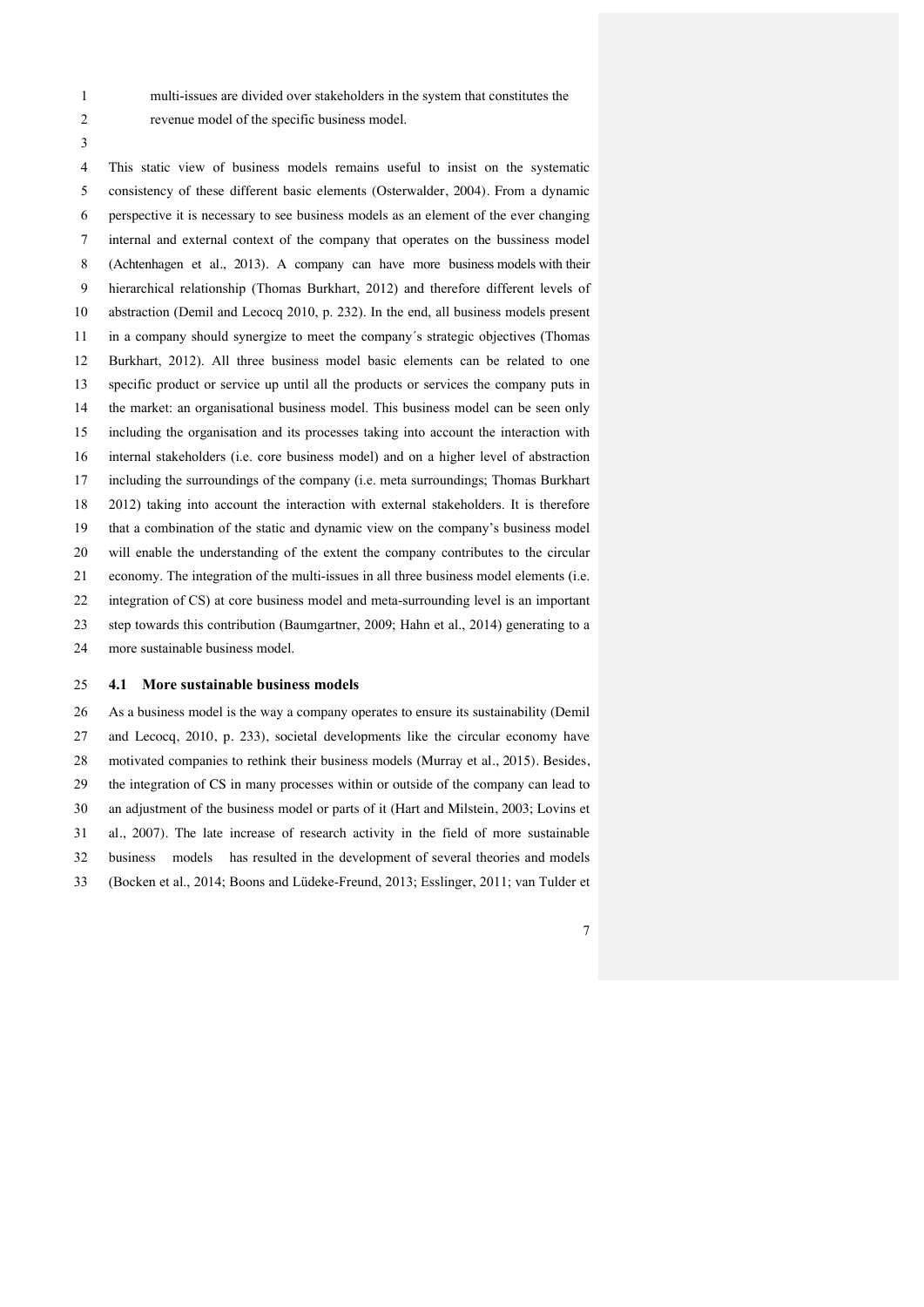- al., 2013). In order to understand the development towards more sustainable business
- models the research done by Bocken et al (2014) shows an overall of 8 more
- sutainable business model-archetypes when CS is integrated in the companies´
- processes:
- 
- 1. To maximise material and energy efficiency
- 2. To create value from 'waste'
- 3. To substitute with renewables and natural processes
- 4. To deliver functionality, rather than ownership
- 5. To adopt a stewardship role
- 6. To encourage sufficiency
- 7. To re-purpose the business for society/environment
- 8. To develop scale-up solutions
- 

 The consideration of a value-chain perspective (e.g. resources, procurement, production, distribution, sales, marketing, end-of-life) for the above mentioned categorisation of more sustainability model-archetypes has resulted not to be applicable (Bocken et al., 2013). Nevertheless, Lozano et al. (2013, p. 54) concluded that more sustainable business models archetypes should be integrated into the processes of the company system as well as to the overall organisational business 21 model in order to be successful. In both cases the integration of CS into the company´s processes determines the sustainability of a business model and therefore

its compliance with the societal developments like the circular economy.

# **5 Company processes**

 Models of company processes have been proposed within the management literature. For example, Hill and Jones (2007) divide the system into primary processes (e.g. procurement, production, logistics and sales) and supporting processes (e.g. facilities, human resources, finances). From an management system perspective steering or management processes (including policy and strategy development) are added (Cramer, 2005). The goal of the primary processes is to convert the customer´s demands into a product and/or service. The supporting processes support the primary processes in complying with this conversion from demands into satisfaction. The **Comment [SW2]:** We should add a remark that the archetypes are still very mechanistic, leaving the socio cultural part out.

**Comment [SW3]:** Why still a paragraph on company's processes when we already made clear that the focus is on procurement?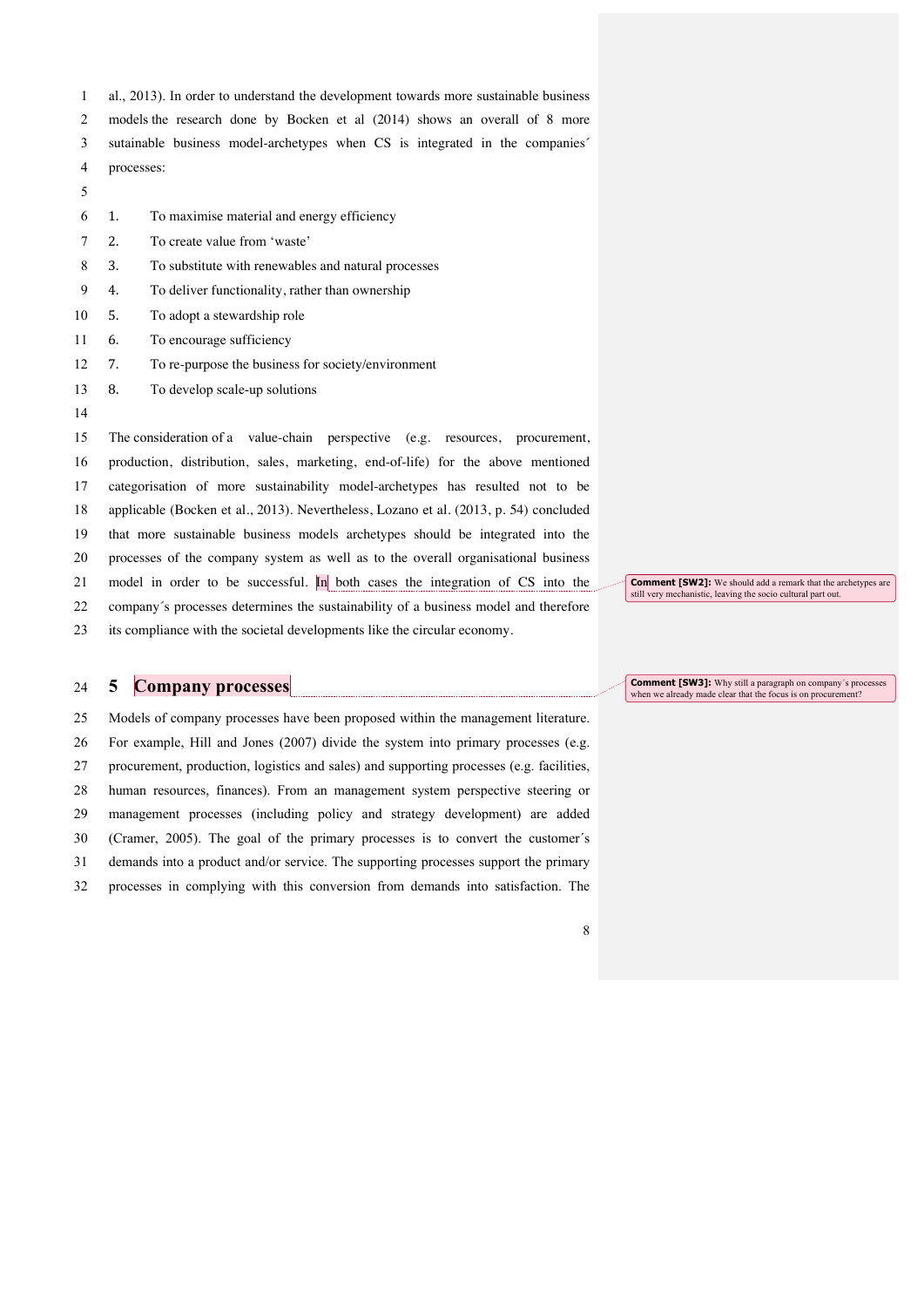steering processes define what the focus of the company is and will be with its different business models. However, this model of company processes has limitations in covering the broad scope of different company processes (Lozano, 2012). The following classification (by ibid) does not distinguish between primary neither secondary processes. This clasificsation gives the possibility to each company to prioritize these processes according to their core competences. Besides, it clarifies the sustainability intitaitive sto integrate CS into these processes in order to develop more sustainable business models. 10 1. Operations and production Cleaner production, ecodesign 2. Management and strategy The development towards integrated management systems, vision creation 3. Organisational systems Sustainable human resources 4. Procurement and marketing Sustainable procurement and sustainability marketing 5. Assessment and communication sustainability reporting and sustainability assessments (for example LCA) Of the above mentioned elements of the organizational business model, the contribution of the procurement process to the sustainability of the company has seen little attention of researchers. The role of procurement in motivating companies to integrate CS in their processes and therefore changing towards a more sustainable business model is critical, due to the ability of the procurement process to connect several company´s processes with external stakeholder requirements (Green et al., 1996; Seuring, 2004). In contrast the attention in research on the contribution of the procurement process on the development of more sustainable business models has

been limited,

# **6 The process of procurement**

The traditional procurement process can be seen as existing of three stages (Dutch

Ministry of Infrastructure and the Environment, 2011; see figure 1):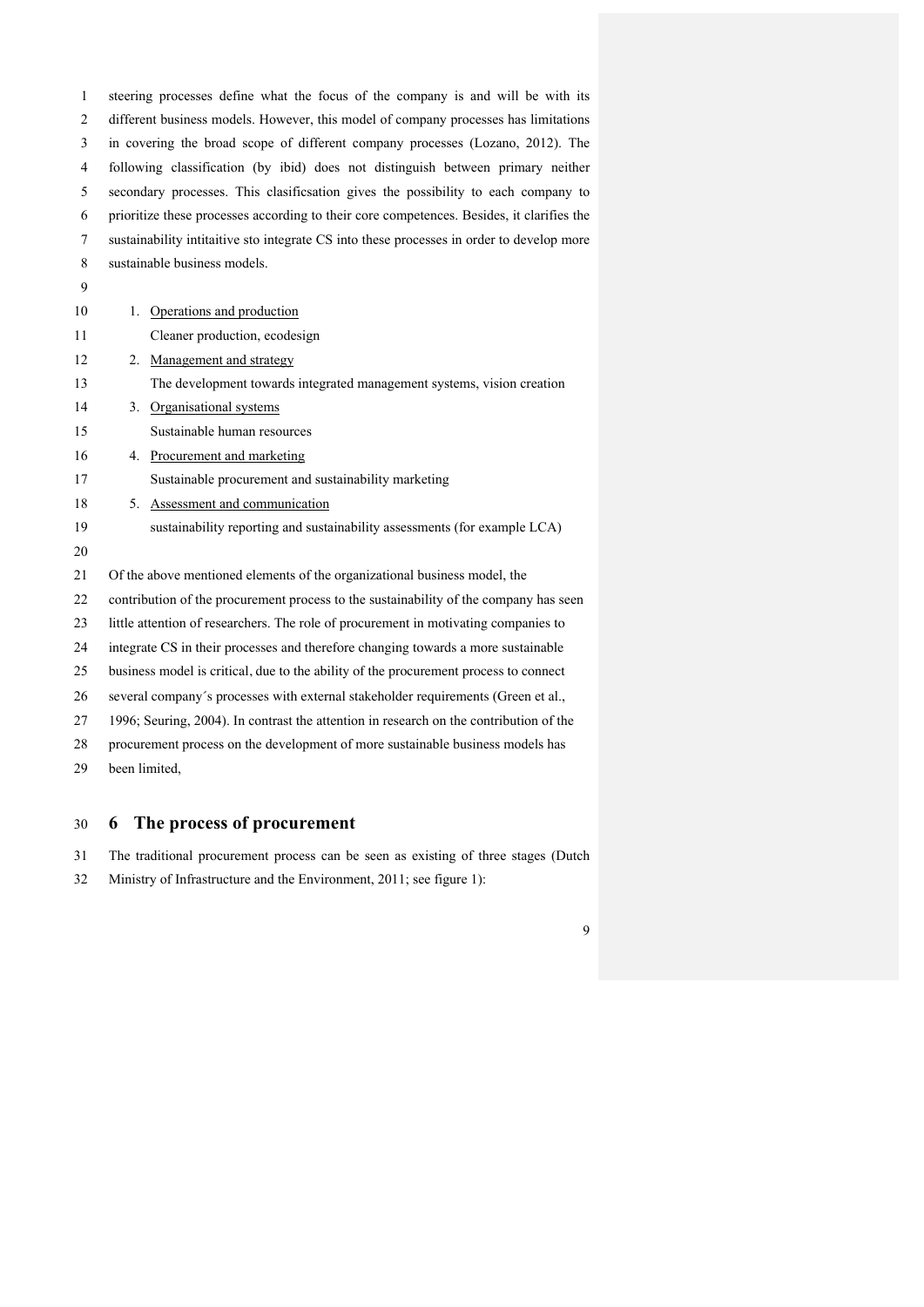| $1_{-}$ | Preparatory stage                                                               |
|---------|---------------------------------------------------------------------------------|
|         | Each procurement process starts with the inventory of stakeholder demands.      |
|         | These demands can be found in all sustainability issues. The procurer makes a   |
|         | choice to focus on a selection of these demands and will convert these selected |
|         | demands in the first concepts of a product or service that will be procured.    |
|         | 2. Specification stage                                                          |
|         | In this stage the selection of multi-issue stakeholder demands are translated   |
|         | into a specification of the requirements. This specification can determine for  |
|         | example the supplier qualification criteria, the minimum requirements to        |
|         | supply and a statement of the contract provisions is included as well.          |
|         | This stage ends with the selection of the supplier and the signature of the     |
|         | contract.                                                                       |
| 3.      | Utilisation stage                                                               |
|         | After the contract is signed and the product and/or service is being supplied,  |
|         | the procurers choice for the multi-issue demands can be being seen in practice. |
|         |                                                                                 |
|         |                                                                                 |



Figure 1 The traditional procurement process

 As can be seen in figure 1, the traditional procurement process is linear leading from: 1. The determination of the multi-issue stakeholder requirements, via 2. the prioritisation of the suppliers, towards 3. the measurement of the compliance with the requirements/satisfaction. the inventory of a selection of stakeholder demands, through supplier selection towards the satisfaction of these demands by the use of the product or service. This stakeholder focus supports the contribution of the procurement process to the circular economy. Besides, there is an increase in the importance of the procurement process as a contribution to the broader organisational CS vision and goals by the inclusion of social and environmental criteria within procurement processes (Srivastava, 2007; Preuss, 2009 as mentioned in Brammer and Walker 2011). Besides, the procurer´s choice specifically for the multi-issue stakeholder-demands can have an influence on the company´s products or services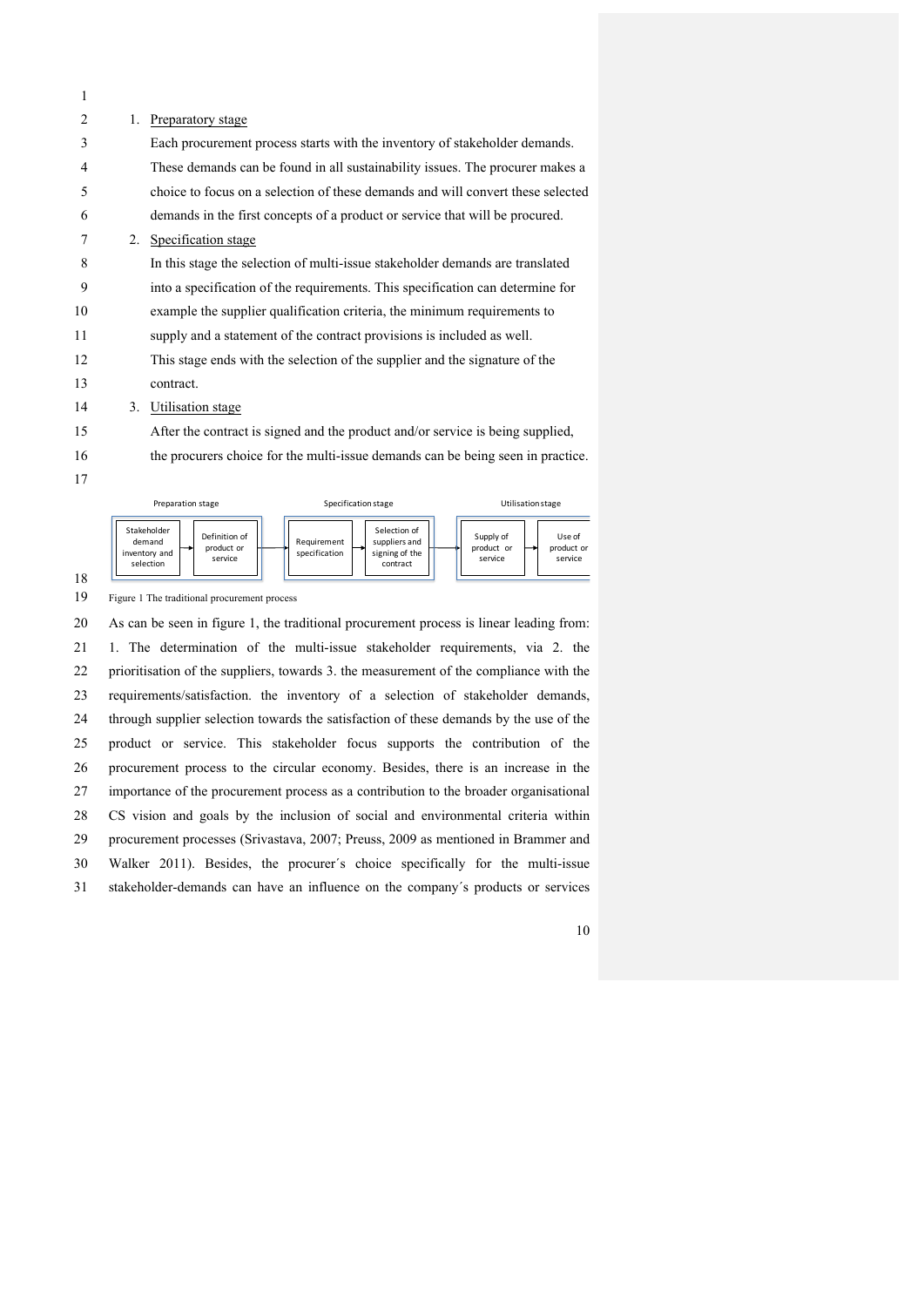and processes leading to changes of the business model (Lozano et al., 2014, p. 54) of

- the subsequent company. A business model occurs when a company formalizes their
- relationship with stakeholders in order to do business with the company´s products or
- services. Therefore a business model is a reflection of the company´s realized strategy
- (Casadesus-Masanell and Ricart, 2010). It is for all three business model elements
- (i.e. value proposition, configuration of the value capture, and the revenue model) that
- the company is intertwiningly linked to stakeholders generating a dependency
- relation: the multi-issue demanded requirements by stakeholders external of the
- company are converted in the supplied characteristics constituting the product or
- 10 service by the company.
- 

 The contribution of the procurement process on the company´s business models and the continuous stakeholder interaction counts results in a linear process as well (see Figure 2). The supplier uses the raw materials to produce the specified product. When ready the product is deliverd and payed. After its period of use the product is

- converted in waste. In this traditional scenario both supplier and procurer determine
- the price of product according the amount of units sold.





# **7 Changing the procurement process**

 Research has shown that the influence of the procurement process on the business model has been more on a strategic level resulting in adjusted company´s policies, rather than touching upon the development of other company´s processes; at the same time the focus of suppliers on delivering standards as a reaction on client´s requirements shows that procurement staff is not necessarily fully committed to the CS topic (Meehan and Bryde, 2011; Preuss, 2007). This commitment is the prerequisite to enable short or long term organisational changes (Wilkinson et al., 2001) enabling CS integration in business models. Besides, a shared commitment

**Comment [SW4]:** Include circularity?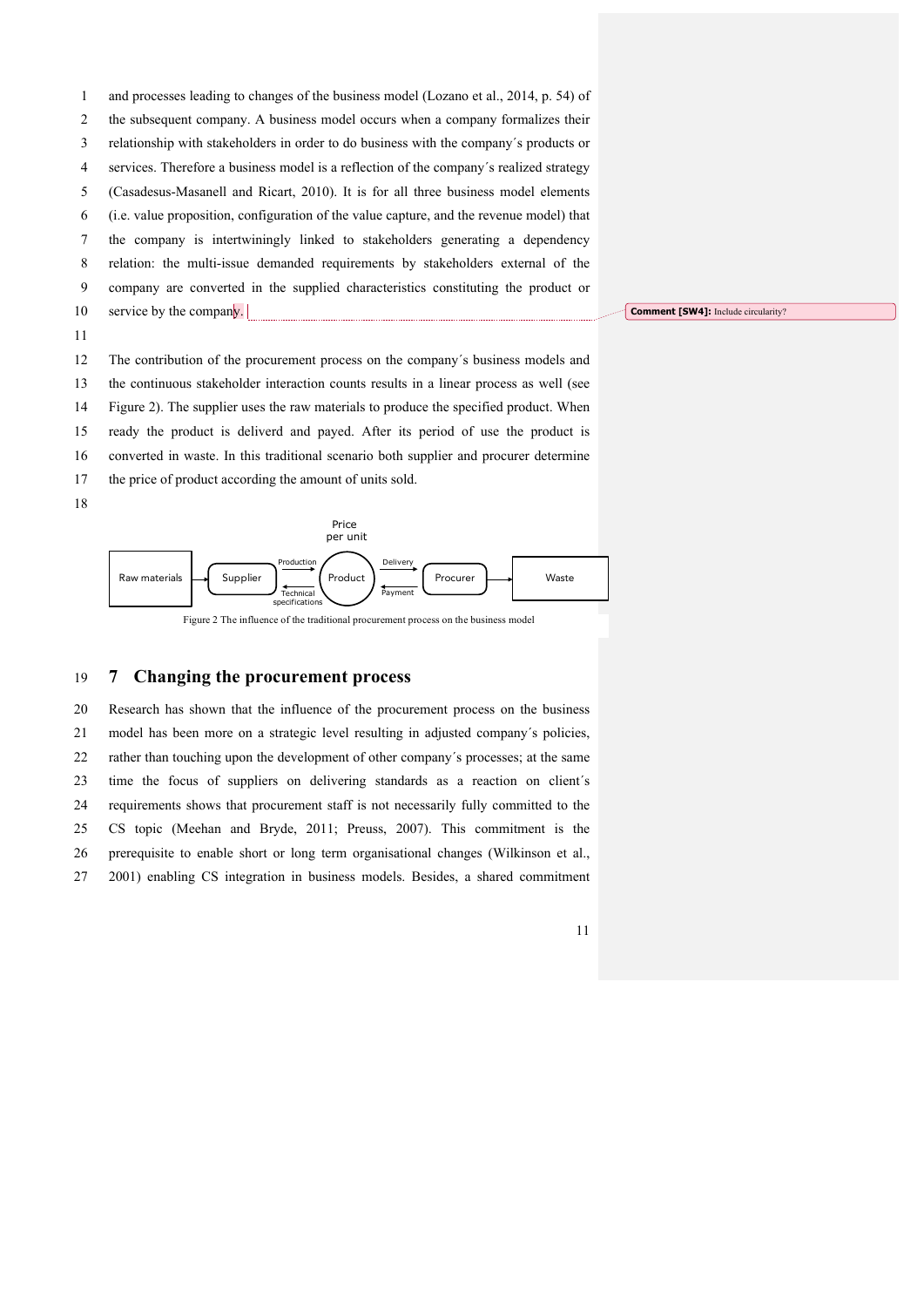between the supplier and procurer is specifically significant in cases where

sustainability is critical to the organisational values of all stakeholders involved in the

procurement process. Therefore collaboration is seen as a key enabler to promote this

commitment creation process between the procurement-company and stakeholders in

5 the value chain (Veleva et al., 2003).

## **8 Collaboration for more sustainable business models**

 The assurance of the compliance of stakeholder demands (e.g. by technology and products, excellent workforce, good governance and leadership) is unlikely to result in sustainable profitability if the configuration of a business model is not adapted to the competitive environment (Teece, 2010, p. 174). Therefore companies have recently shown stakeholder engagement strategies where the integration of external stakeholders is not just on technological issues but on all issues contributing to the development of more sustainable business models. This growing amount of issues also results in a growing amount of stakeholders companies have to take into account when developing more sustainable business models. Therefore companies take up the challenge of collaborating multi-issue profits with critical external stakeholders (Boons and Lüdeke-Freund, 2013). Hienerth et al (2011) concluded that collaboration approaches can have heavy effects on the company´s business model elements. Collaboration has been researched from different fields. From the field of project management, Diettrich et al., (2010) developed a framework that clarifies the process of collaboration. It explains how collaboration mediators (project-collaboration quality and knowledge-integration capability) connect the eight identified collaboration antecedents to the collaboration outcomes (project success, potential for learning and innovations, and future collaboration). Five elements of collaboration quality are proposed: communication, coordination, mutual support, aligned efforts, and cohesion (see Figure 3).

**Comment [SW5]:** The socio-cultural elements are still not present enough in this section Besides the concept of stakeholder proximity has to be introduced and explained.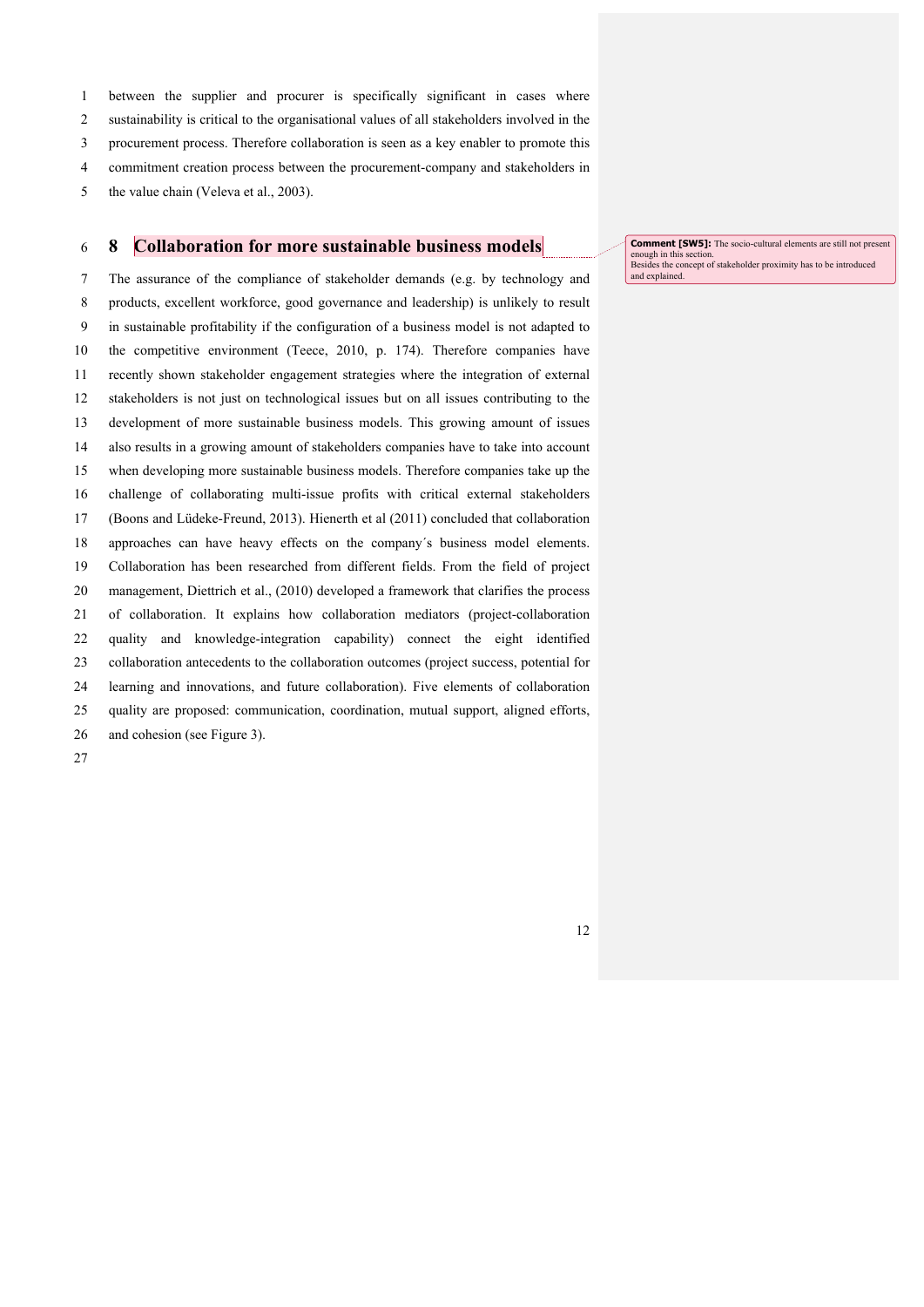

1

2 Figure 3 The collaboration proces, its antecedents, mediators and outcomes (adopted from Diettrich et al. (2010)

 The eight collaboration antecedents are to be taken into account before and during the project of collaboration. Besides the multi-issue stakeholder requirements, these more socio-cultural oriented elements can be seen as project specific requirements. The collaboration mediators asure the quality of the collaboration assuring the best possible outcomes: the success of the procurement project itself, the learning and innovations can be seen witin the same procurement process or somewhere else in the company, and/or potentials for future collaboration with stakeholders related to the procurement process. During the procurement process collaboration influences the efficiency, scope, and

 flexibility of knowledge integration, which Grant (1996) identified as critical for organizational competitiveness, and therore an important element of the company´s business models. It generates common knowledge and a coordination between stakeholders related to the procurement project. The collaborative capability of a procurement project supports to maintain clarity on the compliance with the level of integration efficiency. Besides it enables to continuously innovate and maintain competitive advantage by linking lessons learned from the procurement process with 19 the company's business model (Diettrich et al., 2010; see figure 5) which increases

20 the aforementioned commitment of the stakeholders related to the procurement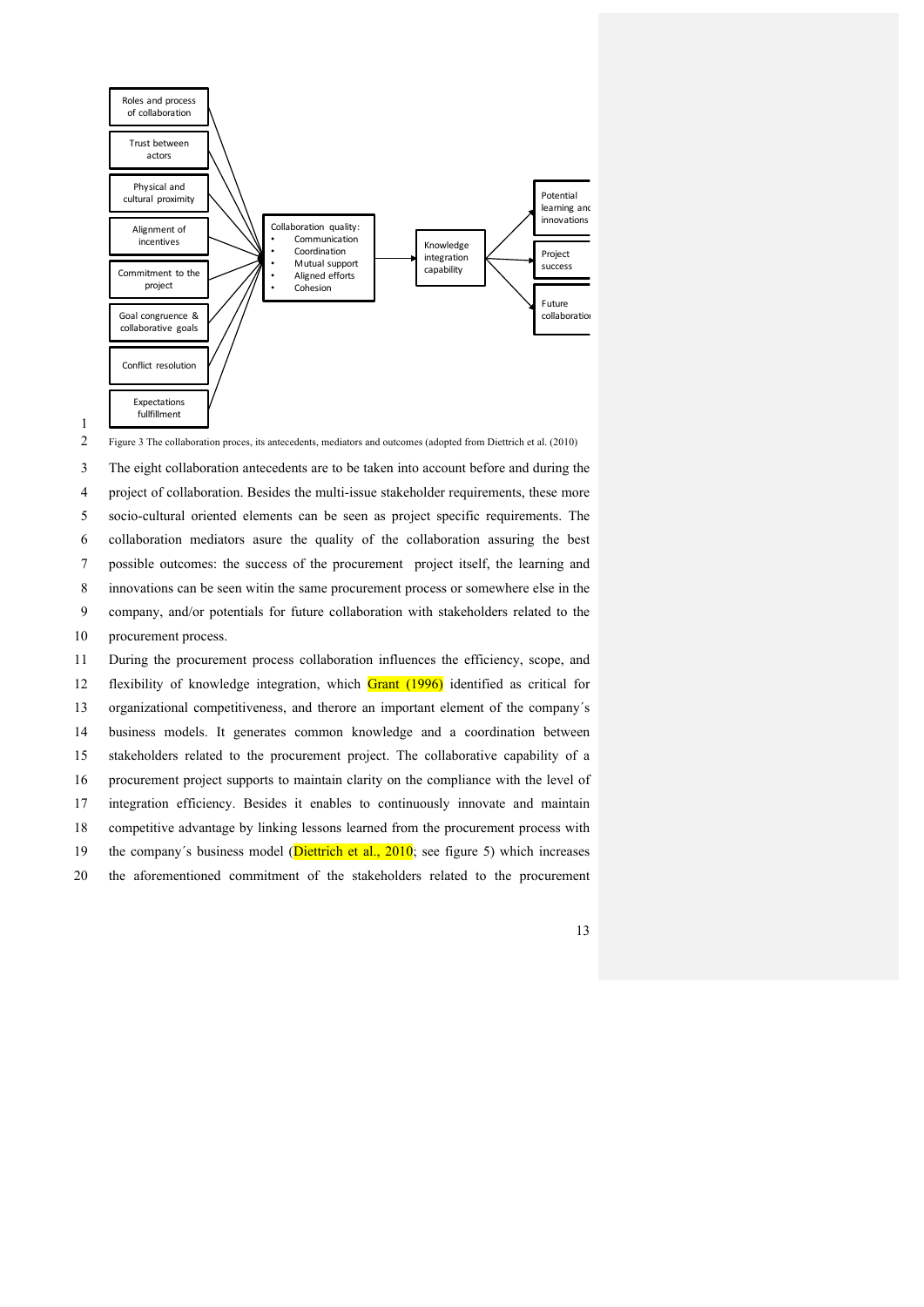project. Taking the influence of the collaboration with external stakeholders as an

important concept in the framework of this research might shed light on how the

procurement process leads to the development of more sustainable business models.

## **9 Validation of the framework**

 To explore the contribution of the sustainable procurement process on the development of more sustainabile business models, the fields of procurement, business models and corporate sustainability were taken as the categories needed for applying grounded theorie. The exploration of these fields generated the above mentioned concepts enabling the construction of the background of the framework to be set up. These catgories and its concepts were explained and presented for a group of experts in the field.

#### **9.1 Expert validation**

 A framework or model is valid if it is clearly accepted as 'credible' for its purpose (Law and Kelton, 2000 ; Schellekens et al, 2010). Expert validation is a method applied in several fields of study by using experts from the field where the data is collected to value the outcomes of the analysis of the data collected. For example in the medical field validation systems are applied: doctors or nurse, as experts in the field, are asked to validate empirical data or models (Griffith Whitley, 1994). Whereas, in the field of systems engineering validation is used to determine the correctness of the final program or software produced with respect to the needs and requirements of the user (Adrion et al., 1982), using the end users as the experts. Because these programs are seen as the system, the validation means a confirmation if the right system was built (O'Keefe et al., 1987). In this way the people carrying out the validation are interested in the quality of the decisions made by the system (O'Keefe and O'Leary, 1993). Therefore the full validation of a system comprises the testing of the different aspects of its performance (Buydens et al., 1990). In order to validate the framework for this research, experts in the field of procurement, business models, organisational change management for sustainability and CS integration were asked to give their contribution in a session to answer the question: 'Does the framework offer a valid representation of the elements/conditions that have to be taken into account when analysing/describing the influence of the sustainable

**Comment [SW6]:** To elaborate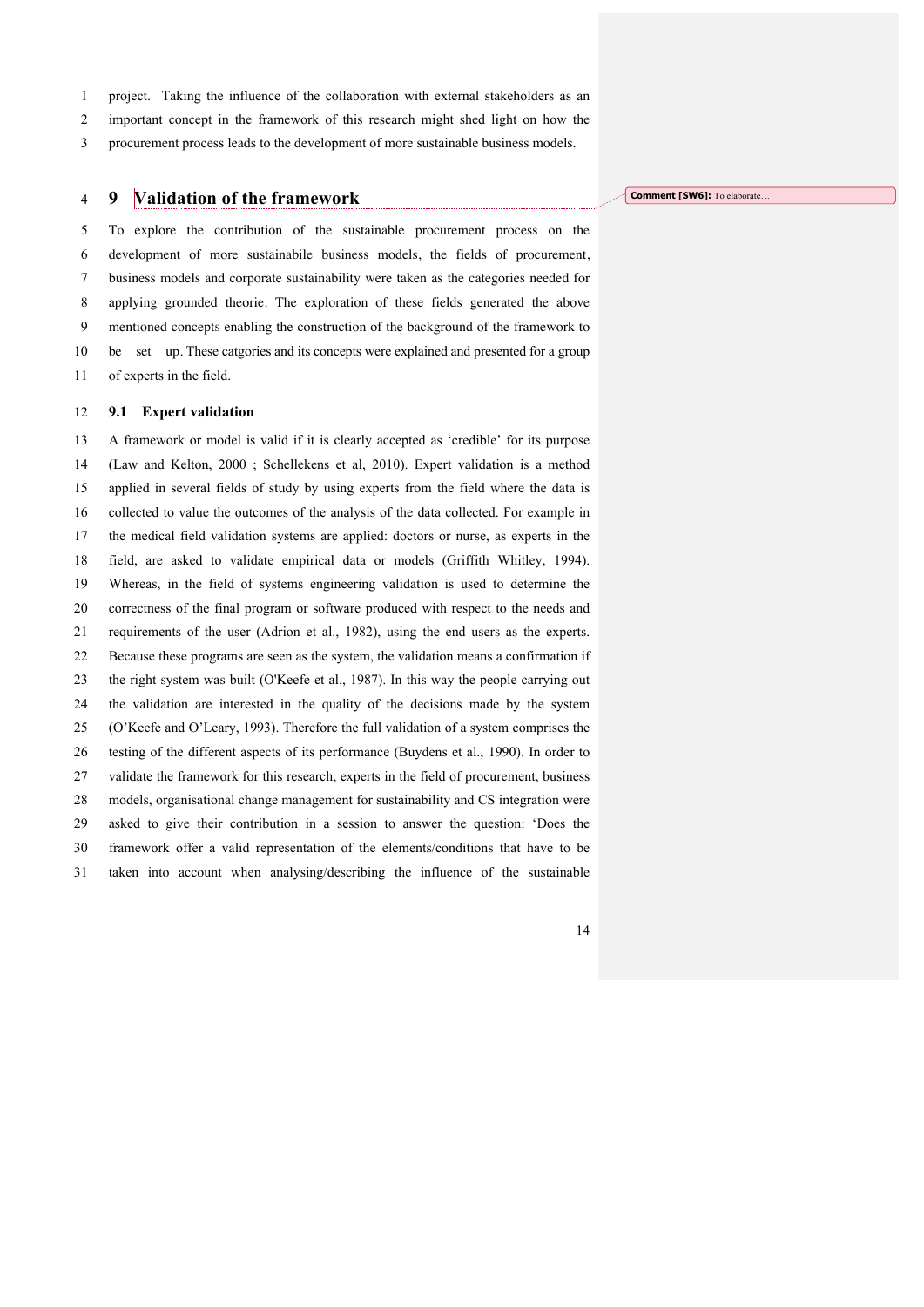procurement process on the development of more sustainable business models in The

## Netherlands?' The experts validated the framework on a range of operational

characteristics. The research approach and the contribution of the framework to the

understanding of the influence of SP on the development of more SBMs were

evaluated by means of a guided group discussion (Schellekens et al, 2010). In this

discussion theoretical issues and practical challenges, related to the research field,

- were explored. The results of this expert validation can be found in the appendix.
- 

#### *9.1.1 The experts*

 Seven experts were involved in the expert validation: a professor in procurement, a university professor in impact assessment, a university professor in sustainability reporting, two consultants on Corporate Sustainability, a governmental agent on procurement and a consultant on business models. Together these experts represented more than a century of national and international work experience in the field of sustainable procurement and more sustainable business models in The Netherlands.

#### *9.1.2 Materials*

 The materials for this study consisted of a description of the research project, 4 18 scientific articles<sup>2</sup> and a whitepaper on the link between procurement and the 19 development of more sustainable business models<sup>3</sup>. The expert validation process started off with two project presentations focusing on the categories subtracted from the literature review on the fields of CS, more sustainable business models and sustainable procurement as included in this paper. This was followed by a brainstorm session on the different categories in which the experts could recommend adjustments to existing categories or come up with totally new categories. The following overall discussion had sections for the research approach, validation of the categories, flexibility of the model, and evaluation of the model. Each section contained questions on related topics. Each question consisted of statements regarding section- relevant aspects (see Appendix A Main remarks from the Expert Meeting for an overview).

**Comment [SW7]:** To be included by Mendeley

Brammer and Walker, 2011; Lozano et al, 2014; Bocken et al., 2014 and Boons et

al, 2012<br><sup>3</sup> "Using product-service systems to enhance sustainable public procurement", UNEP,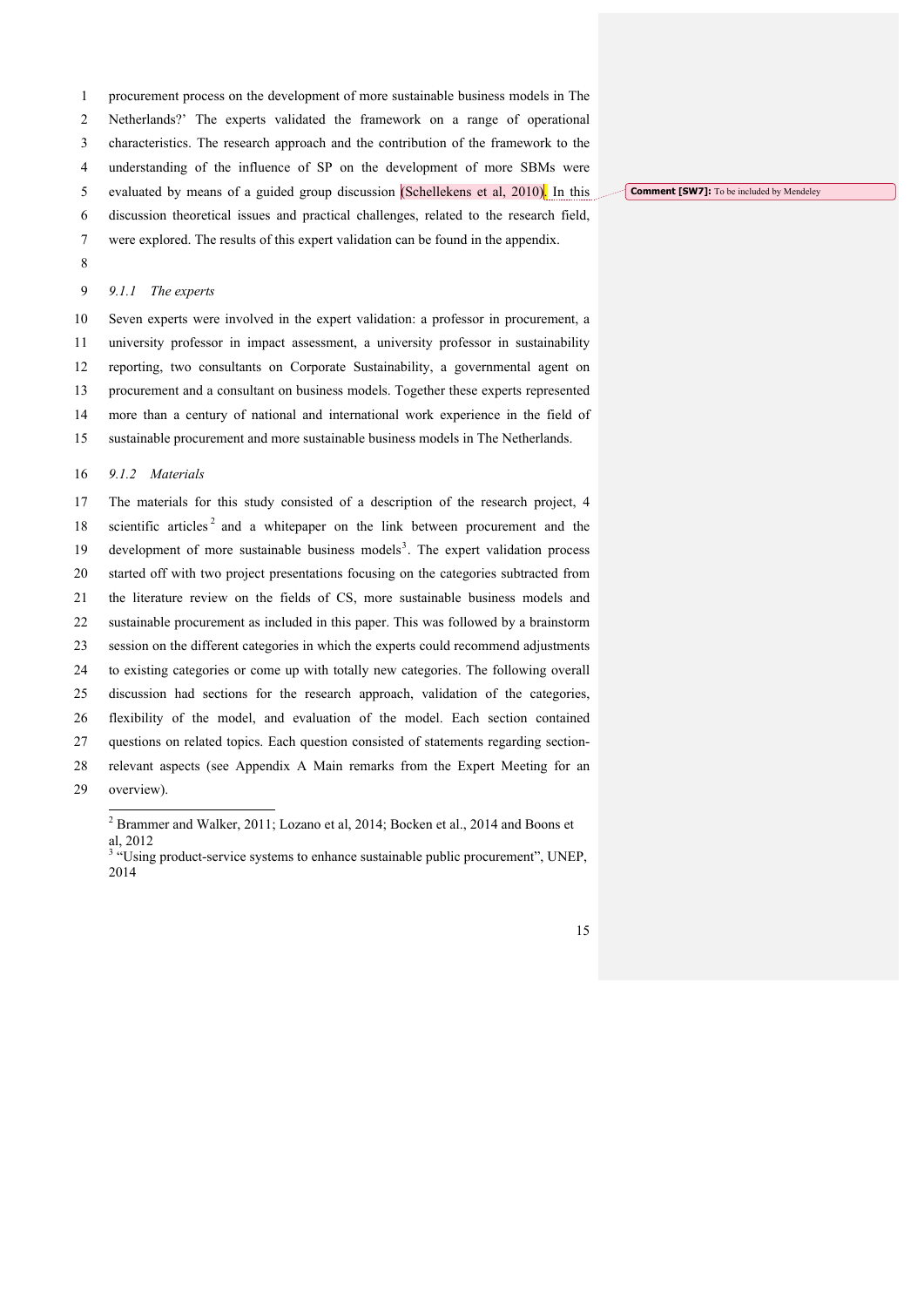The group discussion addressed a set of general questions on the possible contribution

of the model for exploring the contribution of the procurement process on the

development of more sustainabile business models and underlying concepts and

principles, theoretical and practical implications, and consequences for future

development and research. Additional presentations were used for a general

introduction, to present the categories and the model, and to introduce the brainstorm

session and the group discussion.

## *9.1.3 Expert validation procedure*

 The experts were invited for a four-hour meeting. In advance, they received the case project´s description and the scientific articles and UNEP report. The meeting started with a plenary presentation of the project and the first version of the framework (30 minutes). Next, the experts had the opportunity to ask for additional information (15 minutes). After a break a group discussion focussed on the main structure of the framework and its elements (45 minutes). After a break this was followed by a plenary discussion (75 minutes) synthesizing the outcomes of the group discussions. This discussion was chaired by the main researchers (experienced university professor in corporate sustainability and public and private sector interactions). Minutes were set up of the total session. These were exchanged with all the experts present, leading to a complete version of minutes.

# **10 A framework to understand the influence of sustainable procurement on the development of more sustainable business models**

 The research in this paper embraces an exploratory approach contributing to the emerging body of knowledge of sustainable procurement, more sustainable business models, as well as the field combining these two. The framework developed enables to focus on the contribution of the sustainable procurement process on the integration of CS into business models of related organisations. According to the process of grounded theory the integration between these fields shows concepts with related categories as described in section 3 through 6. After having taken into account the outputs of the expert validation, the following framework was developed.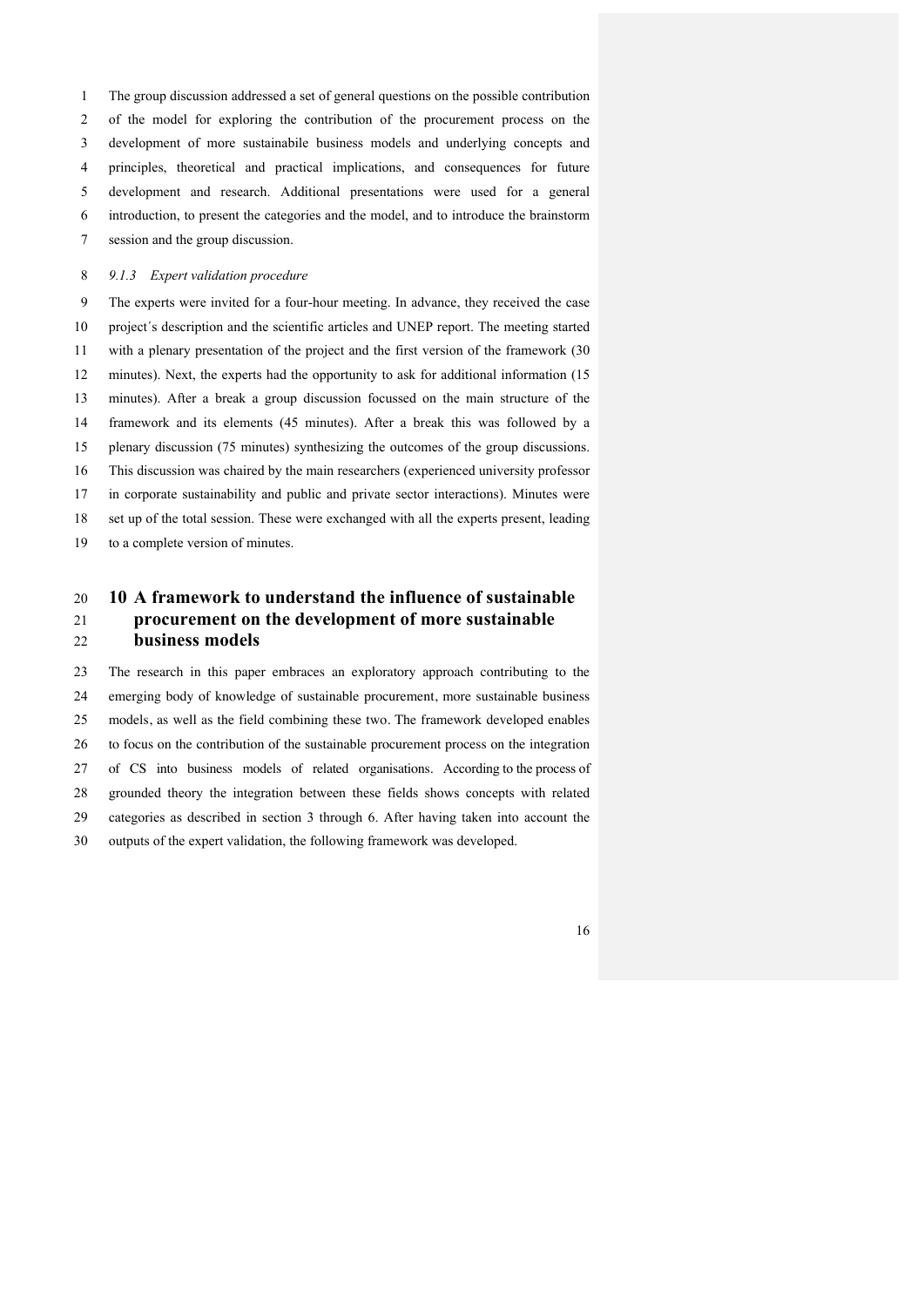### **10.1 The framework process**

 The framework takes the procurement process as the main object of analysis (see Figure 4). During this procurement process the development of the collaboration between the different stakeholders involved, mainly the procurer and supplier, fuels the development from the first ideas of a product (from the preparatory stage) towards the specifications included in the requirements document (in the specification stage) and finally to a real-life product life cycle (in the utilisation stage). The product can be combined or accompanied by a service which makes the collaboration between specific stakeholders extend to more than just the procurement process (e.g. a maintenance service during the use of the product or a take-back procedure to close the cycle). In both cases the collaboration entails a development process during which all parties optimize the life cycle of the product at stake. The end quality of the product is determined by the percentage of recovery can be: 1. created from the used product, and 2. used to produce the product. The higher this recovery percentage the lower the percentage of raw materials as input for the provided product and the percentage of waste generated after the product is used. In the more sustainable situation (i.e. the framework) the functional unit permits both related parties to negotiate about a service including providing and using products. The conversion from a product to a more sustainable situation therefore also This

includes a time dimensionsDue to the broader and more complex scope of a service

compared

 During the collaboration process the technical (e.g. size, weight and color) and non-technical (e.g. take back procedures, xxx) specifications of the service and the life

cycles of the related products are developed resulting in a list of shared responbilities

enabling the service and products over time. The compliance of each stakeholder in

this process with the assigned requirements and responsabilities is an important input

- 28 for the development of more sustainable business models.
-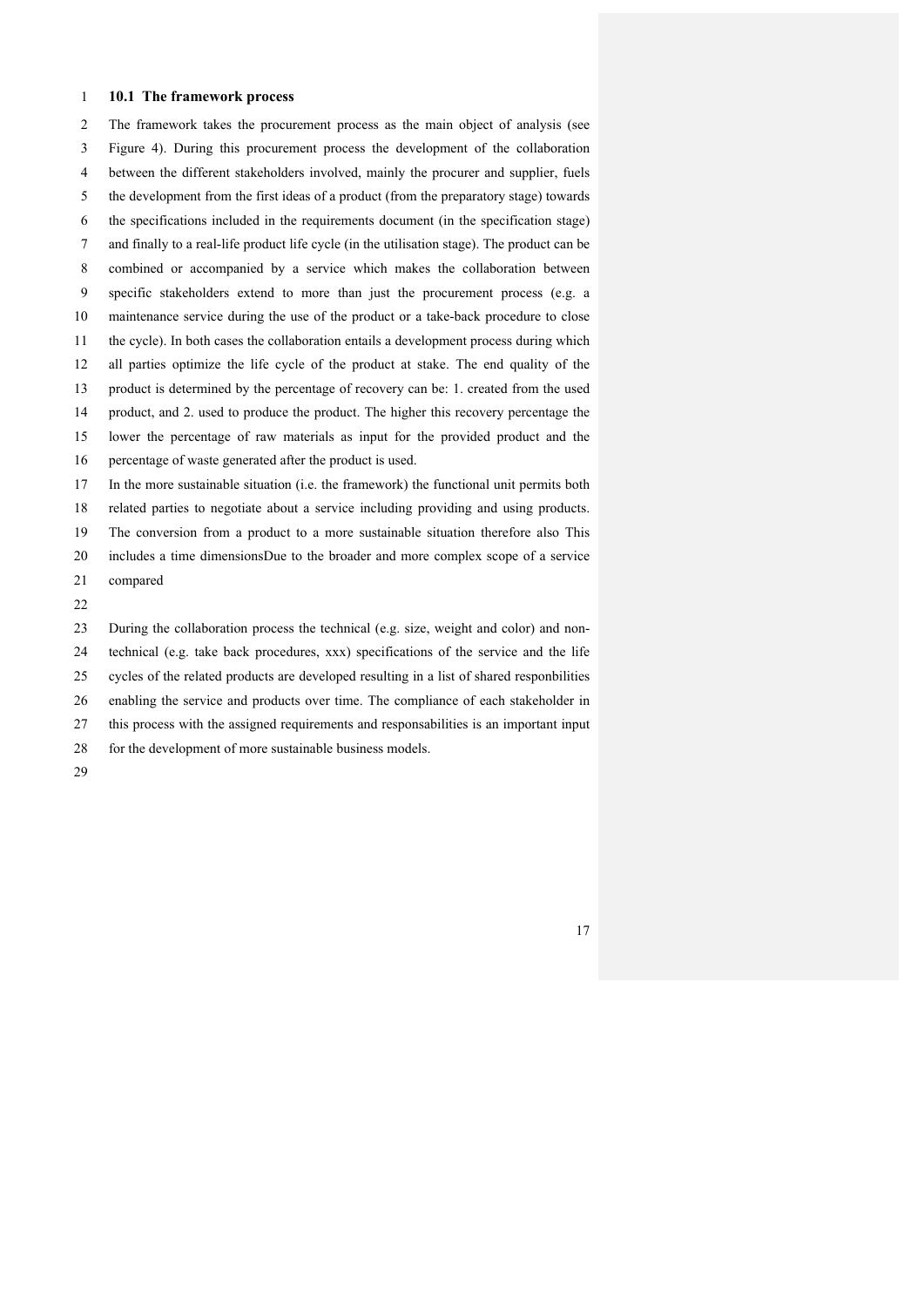

1

2 Figure 4 The framework process

3 In the traditional situation the product unit was the main object of negotiation between

4 the supplier and procurer (see Figure 1) leading to the moment of the selection of the

5 supplier and the signature of the contract. Before and after this moment of this

6 selection and signature the proximity between the supplier and procurer is bigger than

7 at the moment of signature (see Figure 5).





9

10 Figure 5 Procurer/supplier proximity and supplier selection during traditional and sustainable procurement

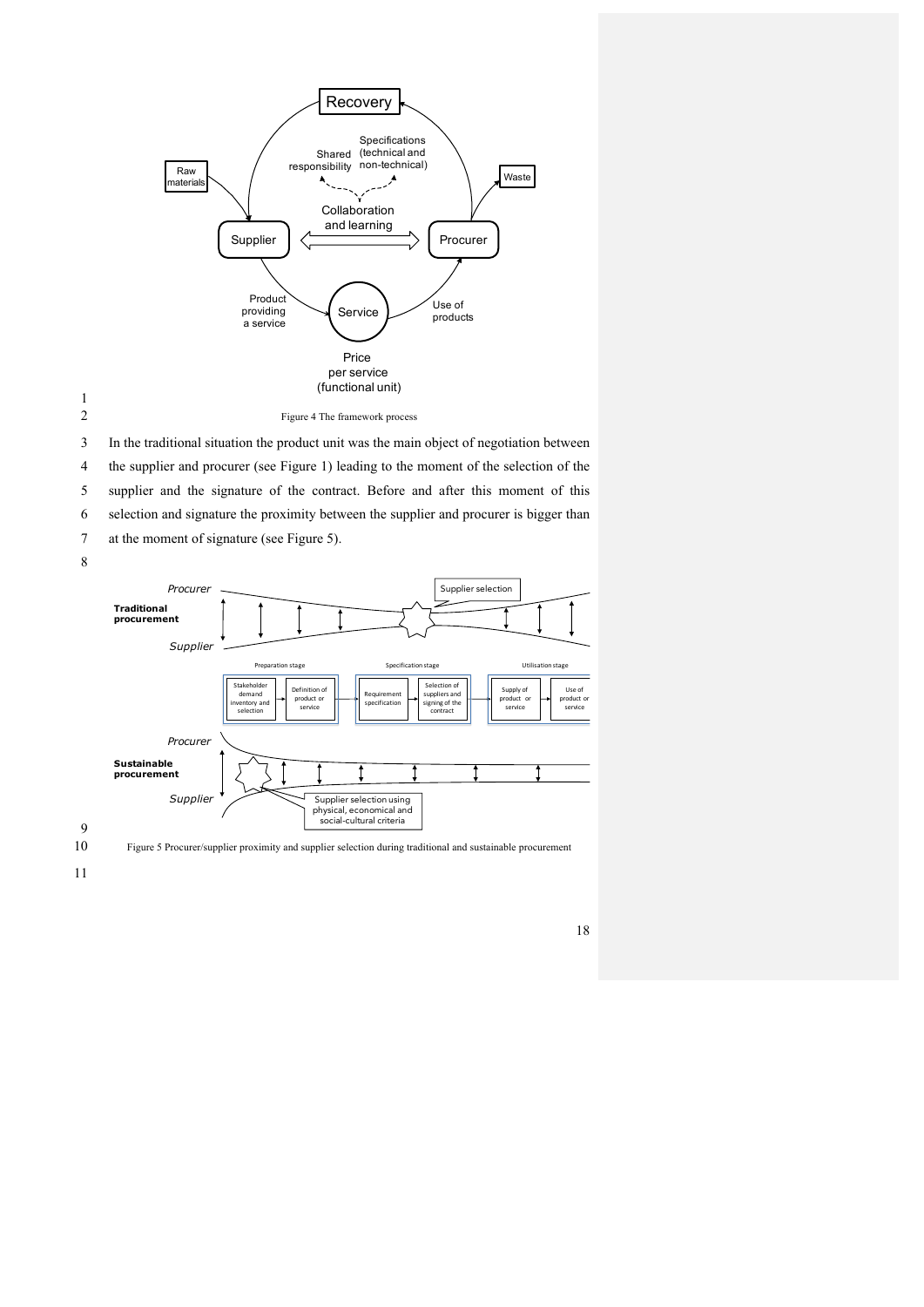- Due to the importance of collaboration during the sustainable procurement process,
- the selection criteria are both physical, economical and socio-cultural. Furthermore,
- procurer and supplier also meet sooner in the procurement process. Because of the
- necessary collaboration the proximity maintains in time.

#### **10.2 Collaborative learning for more sustainability**

 During the collaboration all stakeholders involved obtain experience and knowledge with the process of closing cycles resulting in specifications and shared resposnibilties enabling this closure. It is this learning process that results in more and more experience and knowledge with the contribution to the circular economy. Besides, it results in experience and knowledge of collaborating wit the specific stakeholders related to a specific procurment process. In both cases it can be stated that the more experience and knowledge a company has with the collaboration during a sustinabile procurement process more







## **11 Discussion and Conclusions**

 The concept of circular economy has been motivating the public and private sector to rethink their propositions. Within the collaboration between the public and private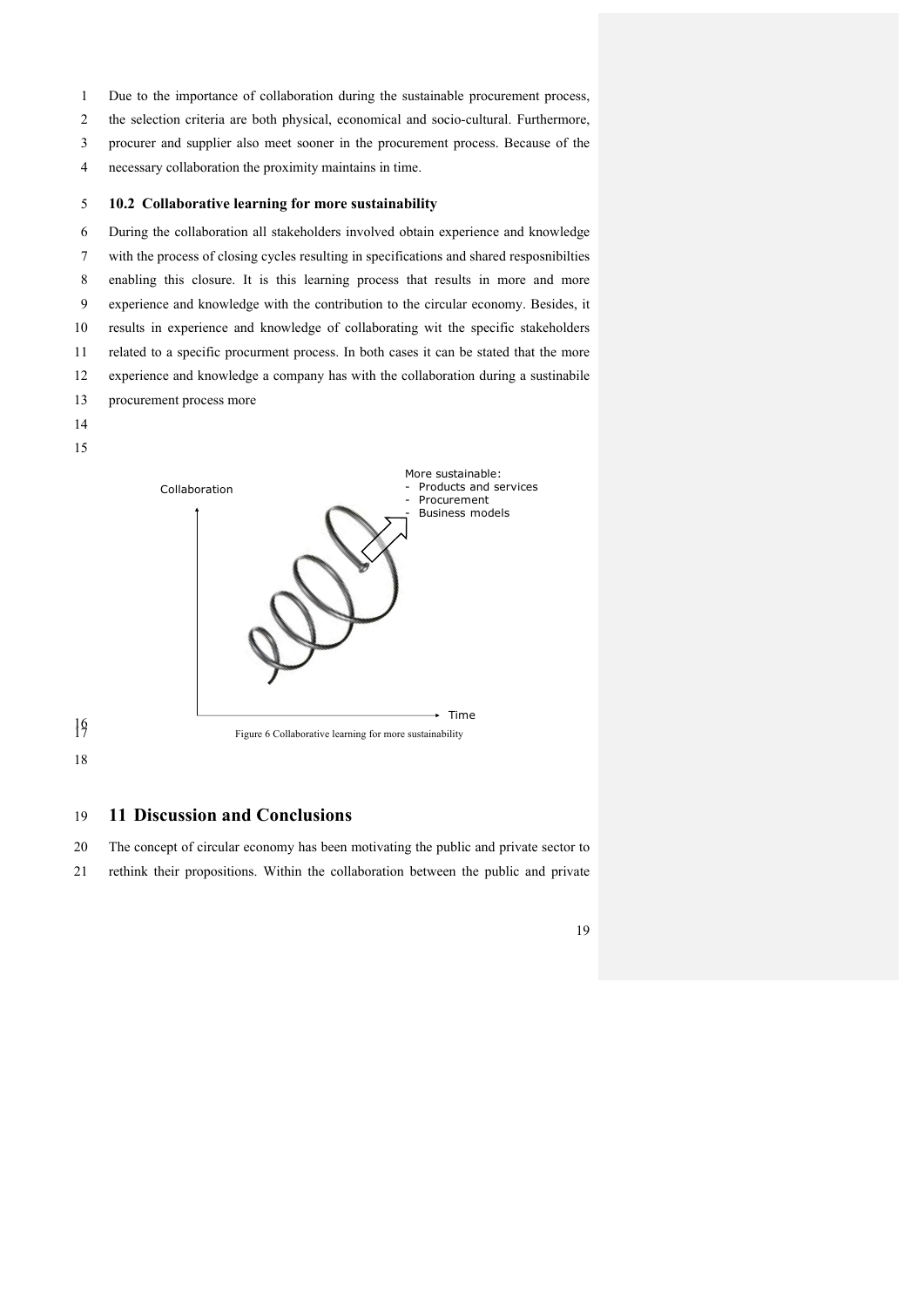- sector SP has been a trigger for some companies to develop more SBMs. This paper
- describes a holistic framework developed to contribute to the understanding of how
- the process of SP influences the adjustments of business propositions, leading to more
- sustainable business models.
- 

Finally, it can be concluded that the holistic character of the framework increased the

- understanding of the influence of SP on the development of more SBM. The balance
- between physical and social
- The validation process including several characteristics taking into account needs and
- requirements of future users, and experts from different perspectives of the field of
- research resulted in successful input for the improvement of the framework.
- This research emphasizes the necessity for further development of holistic frameworks to improve the understanding of the influence of the SP process on the development of more SBMs. From that perspective, the developed framework embodies a considerable achievement to summarize key characteristics and elements of the SP process influencing the development of more SBMs. The next essential step should be to bring reflections about CSR practices to a relevant and constructive operational level.
- As is the case for most research, our study has several limitations that affect our interpretations. …..
- 

Additional research should carry out case studies that might challenge our findings

- though generalizing across industry sectors can be difficult. These limitations should
- be considered when interpreting our results; however, even despite them, we believe
- our study offers several important contributions.
- 

**Comment [SW8]:** Do we have to include a more theoretical discussion of the proposed framework?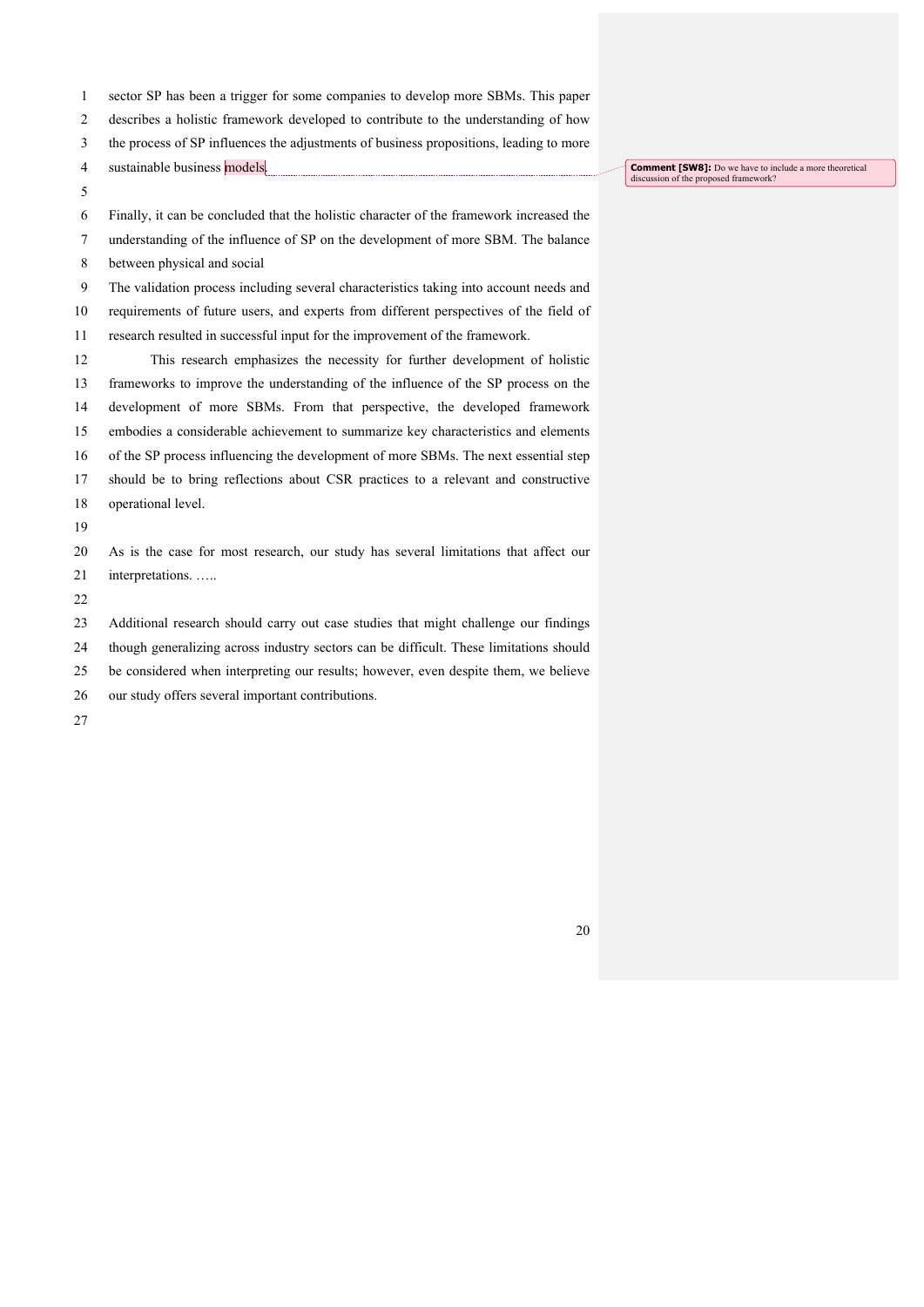# 1 **12 References**

- 2 Achtenhagen, L., Melin, L., Naldi, L., 2013. Dynamics of business models strategizing, critical capabilities and activities for sustained value creation. Long Range Plann. 46, 427–442. 3 capabilities and activities for sustained value creation. Long Range Plann.  $46, 427-442$ .<br>4 doi:10.1016/j.lrp.2013.04.002 4 doi:10.1016/j.lrp.2013.04.002
- 5 Amit, R., Zott, C., 2001. Value creation in e-business. Strateg. Manag. J. 22, 493–520.<br>6 doi:10.1002/smi.187 6 doi:10.1002/smj.187
- 7 Baumgartner, R.J., 2009. Organizational culture and leadership: Preconditions for the development of a sustainable corporation. Sustain. Dev. 17, 102-113. doi:10.1002/sd
- 9 Bocken, N., Short, S., Rana, P., Evans, S., 2013. A value mapping tool for sustainable business<br>10 modelling Corp Gov Int J Bus Soc. 13 482–497 doi:10 1108/CG-06-2013-0078 10 modelling. Corp. Gov. Int. J. Bus. Soc. 13, 482–497. doi:10.1108/CG-06-2013-0078
- 11 Bocken, N.M.P., Short, S.W., Rana, P., Evans, S., 2014. A literature and practice review to develop 12 sustainable business model archetypes. J. Clean. Prod. 65, 42–56.<br>13 doi:10.1016/i iclento 2013.11.039 13 doi:10.1016/j.jclepro.2013.11.039
- 14 Boons, F., Lüdeke-Freund, F., 2013. Business models for sustainable innovation: state-of-the-art and<br>15 steps towards a research agenda J. Clean, Prod. 45, 9–19, doi:10.1016/i iclepro. 2012.07.007 15 steps towards a research agenda. J. Clean. Prod. 45, 9–19. doi:10.1016/j.jclepro.2012.07.007
- 16 Boons, F., Montalvo, C., Quist, J., Wagner, M., 2012. Sustainable Innovation, business models and<br>17 economic performance: An Overview J. Clean, Prod. 45, 1–8, doi:10.1016/i iclento. 2012.08 economic performance: An Overview. J. Clean. Prod. 45, 1-8. doi:10.1016/j.jclepro.2012.08.013
- 18 Brammer, S., Walker, H., 2011. Sustainable procurement in the public sector : an international 19 comparative study. Int. J. Oper. Prod. Manag. 31, 452–476. doi:10.1108/0144357111111 19 comparative study. Int. J. Oper. Prod. Manag. 31, 452–476. doi:10.1108/01443571111119551
- 20 Buydens, L.M.C., van Leeuwen, J. a., Mulholland, M., Vandeginste, B.G.M., Kateman, G., 1990. An expert system for the validation of high-performance liquid chromatographic methods. TrAC 21 expert system for the validation of high-performance liquid chromatographic methods. TrAC<br>22 Trends Anal. Chem. 9, 58–62. doi:10.1016/0165-9936(90)85027-5 22 Trends Anal. Chem. 9, 58–62. doi:10.1016/0165-9936(90)85027-5
- 23 Casadesus-Masanell, R., Ricart, J.E., 2010. From Strategy to Business Models and onto Tactics. Long 24 Range Plann. 43, 195–215. doi:10.1016/j.lrp.2010.01.004
- 25 Cramer, J., 2005. Company learning about corporate social responsibility. Bus. Strateg. Environ. 14, 26 255–266. doi:10.1002/bse.432
- 27 Crul, M., Diehl, J.C., Ryan, 2006. Design for sustainability; a practical approach for developing economies. United Nation Environmental Programme, TU Delft, Paris. economies. United Nation Environmental Programme, TU Delft, Paris
- 29 DaSilva, C.M., Trkman, P., 2014. Business Model: What It Is and What It Is Not. Long Range Plann.<br>30 47 379–389 doi:10.1016/i Irp 2013 08:004 30 47, 379–389. doi:10.1016/j.lrp.2013.08.004
- 31 Demil, B., Lecocq, X., 2010. Business Model Evolution: In Search of Dynamic Consistency. Long<br>32 Range Plann 43 227–246 doi:10.1016/i Irp 2010.02.004 32 Range Plann. 43, 227–246. doi:10.1016/j.lrp.2010.02.004
- 33 Demill, B., Lecocq, X., 2009. Business Models Evolution: Towards a Dynamic Consistency View of Strategy. Universia Bus. Rev. 86-107.
- 35 Dr. Rodrigo Lozano, P., 2013. Chemical Leasing; Green Chemistry; Sustainable Chemistry; Sustainability Business Models. Conserv. Recycl.
- 37 Dunphy, D., Griffiths, A., Benn, S., 2006. Organizational Change For Corporate Sustainability: A<br>38 guide for leaders and change agents of the future, 2nd ed, Organizational Change For Corpo 38 guide for leaders and change agents of the future, 2nd ed, Organizational Change For Corporate Sustainability. Routledge, New York City.
- 40 Dutch Ministry of Infrastructure and the Environment, 2011. Criteria for the sustainable procurement 41 of Office Soft Furnishing. The Hague.
- 42 Dyllick, T., Hockerts, K., 2002. Beyond the business case for corporate sustainability. Bus. Strateg. 43 Environ. 11, 130–141.
- 44 Esslinger, H., 2011. Sustainable Design: Beyond the Innovation-Driven Business Model. J. Prod. 45 Innov. Manag. 28, 401–404. doi:10.1111/j.1540-5885.2011.00811.x
- 46 Garvare, R., Isaksson, R., 2001. Sustainable development: extending the scope of business excellence models. Meas. Bus. Excell. 5, 11-15. doi:10.1108/13683040110403899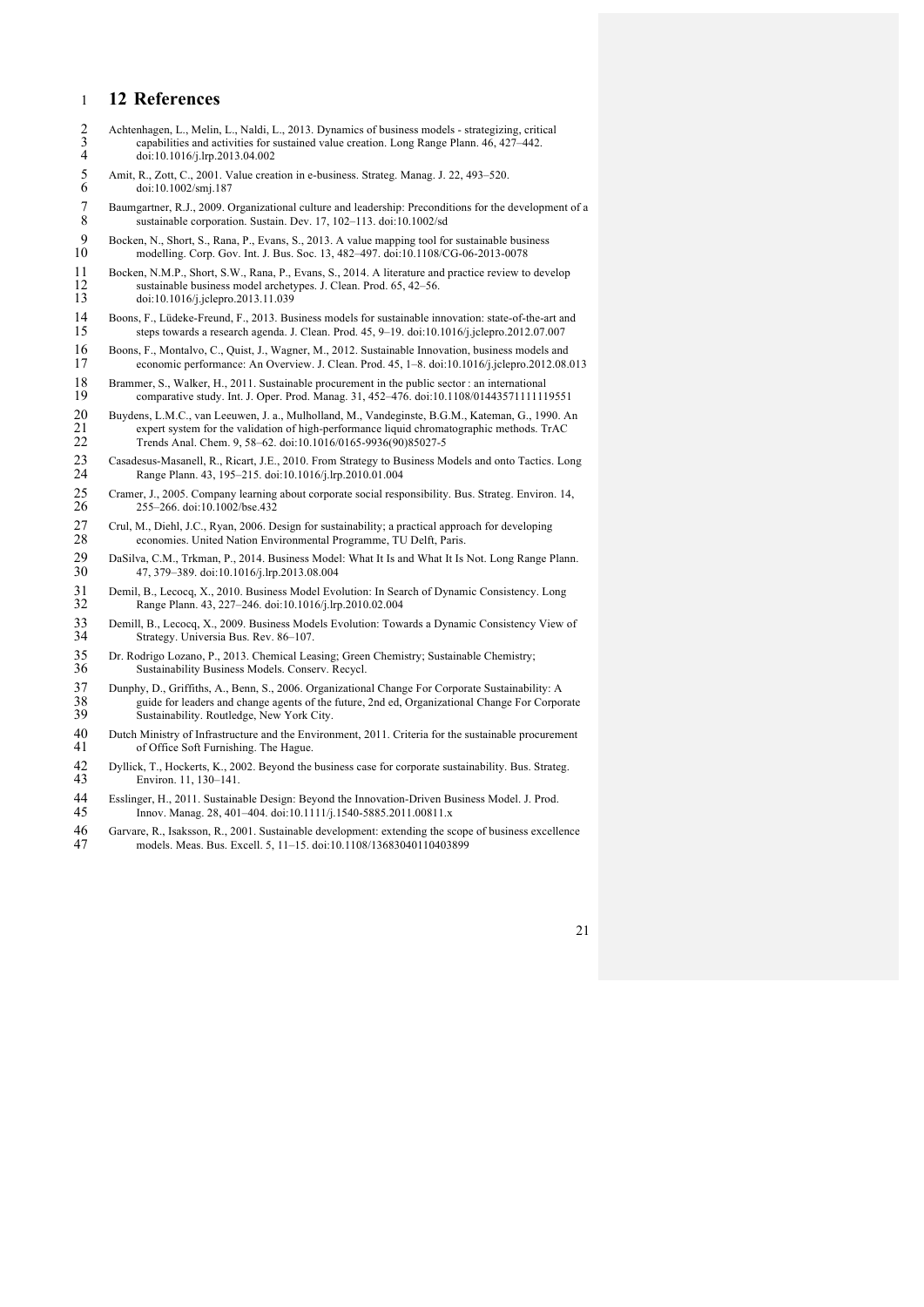- 1 Geet, C. van (Dutch M. of I. and the E., Evans, N. (ICLEI E., Jones, M. (WRAP U., Neudecker, I. (Foxgloves C., (IISD), L.T., 2015. USING PRODUCT-SERVICE SYSTEMS TO ENHANG SUSTAINABLE PUBLIC PROCUREMENT; technical report. (Foxgloves C., (IISD), L.T., 2015. USING PRODUCT-SERVICE SYSTEMS TO ENHANCE SUSTAINABLE PUBLIC PROCUREMENT; technical report.
- Hahn, T., Pinkse, J., Preuss, L., Figge, F., 2014. Tensions in Corporate Sustainability: Towards an Integrative Framework. J. Bus. Ethics. doi:10.1007/s10551-014-2047-5
- Hart, S.L., Milstein, M.B., 2003. Creating sustainable value. Acad. Manag. Exec. 17, 56–67. doi:10.5465/AME.2003.10025194
- 8 Hienerth, C., Keinz, P., Lettl, C., 2011. Exploring the Nature and Implementation Process of User-<br>9 Centric Business Models Long Range Plann 44, 344–374 doi:10.1016/i ltp 2011.09.009 Centric Business Models. Long Range Plann. 44, 344–374. doi:10.1016/j.lrp.2011.09.009
- Hill, C.W.L., Jones, G.R., 2007. Strategic management: An integrated approach, Strategic Management An Integrated Approach.
- 12 Leontief, W., 1991. The economy as a circular flow. Struct. Chang. Econ. Dyn. 2, 181–212.<br>13 doi:10.1016/0954-349X(91)90012-H doi:10.1016/0954-349X(91)90012-H
- Linnenluecke, M.K., Griffiths, A., 2010. Corporate sustainability and organizational culture. J. World Bus. 45, 357–366. doi:10.1016/j.jwb.2009.08.006
- 16 Lovins, A.B., Lovins, L.H., Hawken, P., 2007. A road map for natural capitalism. Harv. Bus. Rev.<br>17 doi:10.1002/1099-1719(200008)8:3<165::AID-SD142>3.0 CO:2-S doi:10.1002/1099-1719(200008)8:3<165::AID-SD142>3.0.CO;2-S
- 18 Lozano, R., 2012. Towards better embedding sustainability into companies' systems: An analysis of voluntary corporate initiatives. J. Clean. Prod. 25, 14–26. doi:10.1016/i.jclepro.2011.11.060 voluntary corporate initiatives. J. Clean. Prod. 25, 14-26. doi:10.1016/j.jclepro.2011.11.060
- Lozano, R., 2008. Envisioning sustainability three-dimensionally. J. Clean. Prod. 16, 1838–1846. doi:10.1016/j.jclepro.2008.02.008
- 22 Lozano, R., Carpenter, A., Lozano, F.J., 2014. Critical reflections on the Chemical Leasing concept.<br>23 Resour. Conserv. Recycl. 86, 53–60. doi:10.1016/j.resconrec.2014.02.003 Resour. Conserv. Recycl. 86, 53–60. doi:10.1016/j.resconrec.2014.02.003
- 24 Melissen, F., Reinders, H., 2012. A reflection on the Dutch Sustainable Public Procurement<br>25 Programme. J. Integr. Environ. Sci. 9, 27–36. doi:10.1080/1943815X.2012.658815 Programme. J. Integr. Environ. Sci. 9, 27–36. doi:10.1080/1943815X.2012.658815
- 26 Murray, A., Skene, K., Haynes, K., 2015. The Circular Economy: An Interdisciplinary Exploration of the Concept and Application in a Global Context. J. Bus. Ethics. doi:10.1007/s10551-015-2693the Concept and Application in a Global Context. J. Bus. Ethics. doi:10.1007/s10551-015-2693-2
- 28 O'Keefe, R.M., O'Leary, D.E., 1993. Expert system verification and validation: a survey and tutorial.<br>29 Artif. Intell. Rev. 7. 3–42. doi:10.1007/BF00849196 Artif. Intell. Rev. 7, 3–42. doi:10.1007/BF00849196
- Osterwalder, A., 2004. The Business Model Ontology A Proposition in a Design Science Approach. Business. doi:10.1111/j.1467-9310.2010.00605.x
- Schellekens, A., Paas, F., Verbraeck, A., van Merriënboer, J.J.G., 2010. Flexible programmes in higher 33 professional education: expert validation of a flexible educational model. Innov. Educ. Teach.<br>34 Int. 47, 283–294. doi:10.1080/14703297.2010.498179 Int. 47, 283–294. doi:10.1080/14703297.2010.498179
- Teece, D.J., 2010. Business models, business strategy and innovation. Long Range Plann. 43, 172–194. doi:10.1016/j.lrp.2009.07.003
- 37 Thomas Burkhart, 2012. A COMPREHENSIVE APPROACH TOWARDS THE STRUCTURAL 38 DESCRIPTION OF BUSINESS MODELS, in: MEDES'12. Adis Abeba, pp. 88–95. DESCRIPTION OF BUSINESS MODELS, in: MEDES'12. Adis Abeba, pp. 88–95.
- UNEP, 2014. Buying for a Better World; A Guide on sustainable procurement for the UN system.
- 40 Van Tulder, R., Tilburg, R. van, Francken, M., Rosa, A. da, 2013. Managing the Transition to a<br>41 Sustainable Enterprise: Lessons from Frontrunner Companies. Taylor and Francis. Hoboke
- Sustainable Enterprise: Lessons from Frontrunner Companies. Taylor and Francis, Hoboken.
- Vermeulen, W.J. V, Witjes, I.S., Reike, D., 2014. Advies over een Raamwerk voor Impactmeting voor Circulair Inkopen. Utrecht.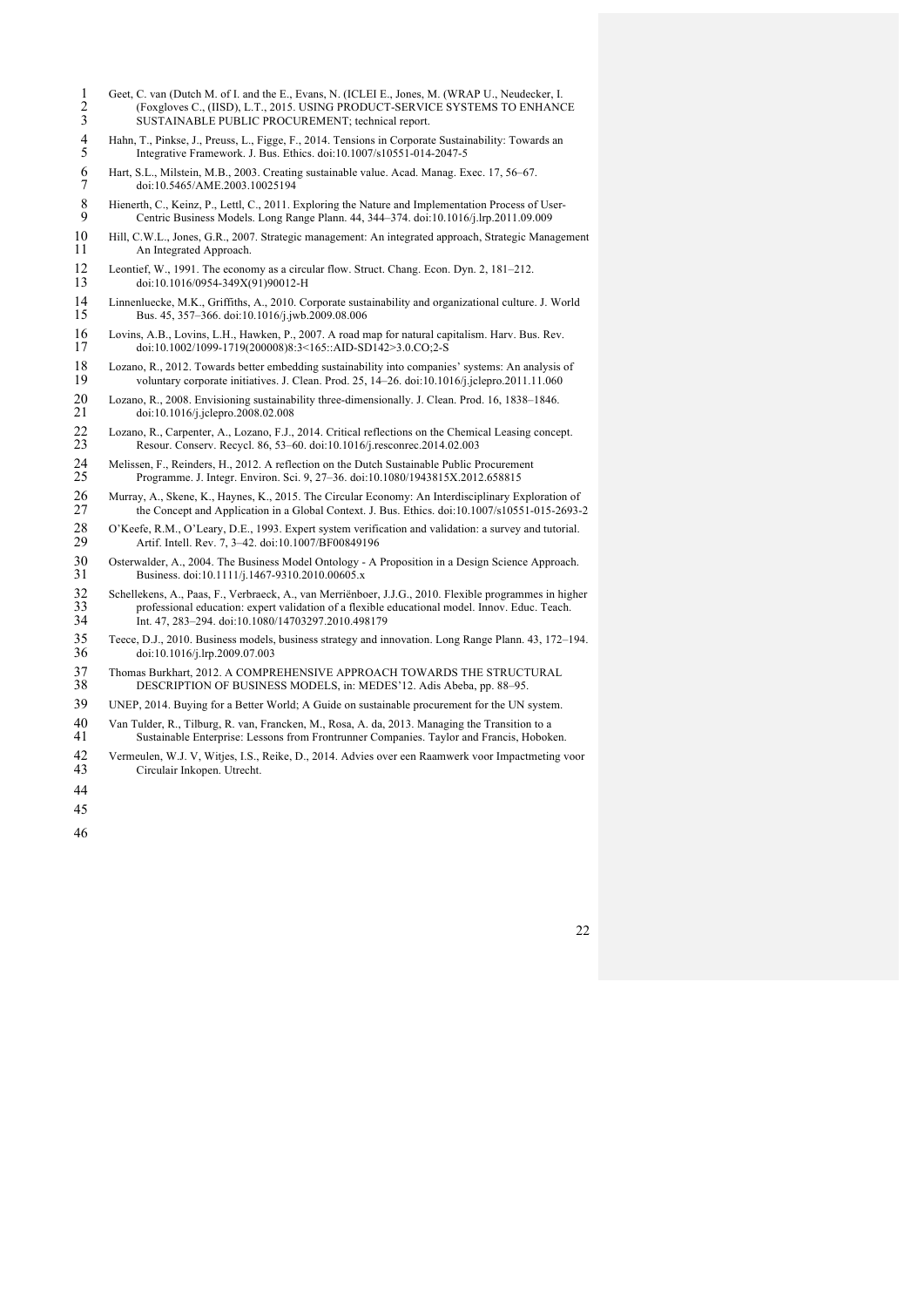## **Appendices**

**A. Main remarks from the Expert meeting**

 The main recommendations from the 4-hours expert validation session were: 

## **1. A simple framework**

 The experts repeatedly stressed the complexity of a holistic framework. Particularly, it was proposed to reduce the framework to the three elements of many backcasting approaches: what is the resource efficiency situation now, what should it be and which steps have to be taken to get there.

## **2. Capabilities of the people**

 At several moments in the discussion, the experts mentioned the capabilities of the people collaborating in the procurement process as key. These capabilities range from knowledge from training and/or education, via experience with similar processes to

## skills.

## **3. Product development process**

 Some experts recommended to include (the role in) the product development process of both organizations (governmental and production) in the framework. They

emphasized the fact that the ideas and concepts from the collaborative, co-designing

process between procurer and supplier will have to be detailed by other people in both

organizations. In businesses, this linking process is the product development process.

## **4. Indicators**

The discussion among the experts focused on two topics within the indicator field:

first the importance not to end up with too many indicators, second, consistent with

the point mentioned under "simplifying the framework", focus on product data (e.g.

- LCA).
-